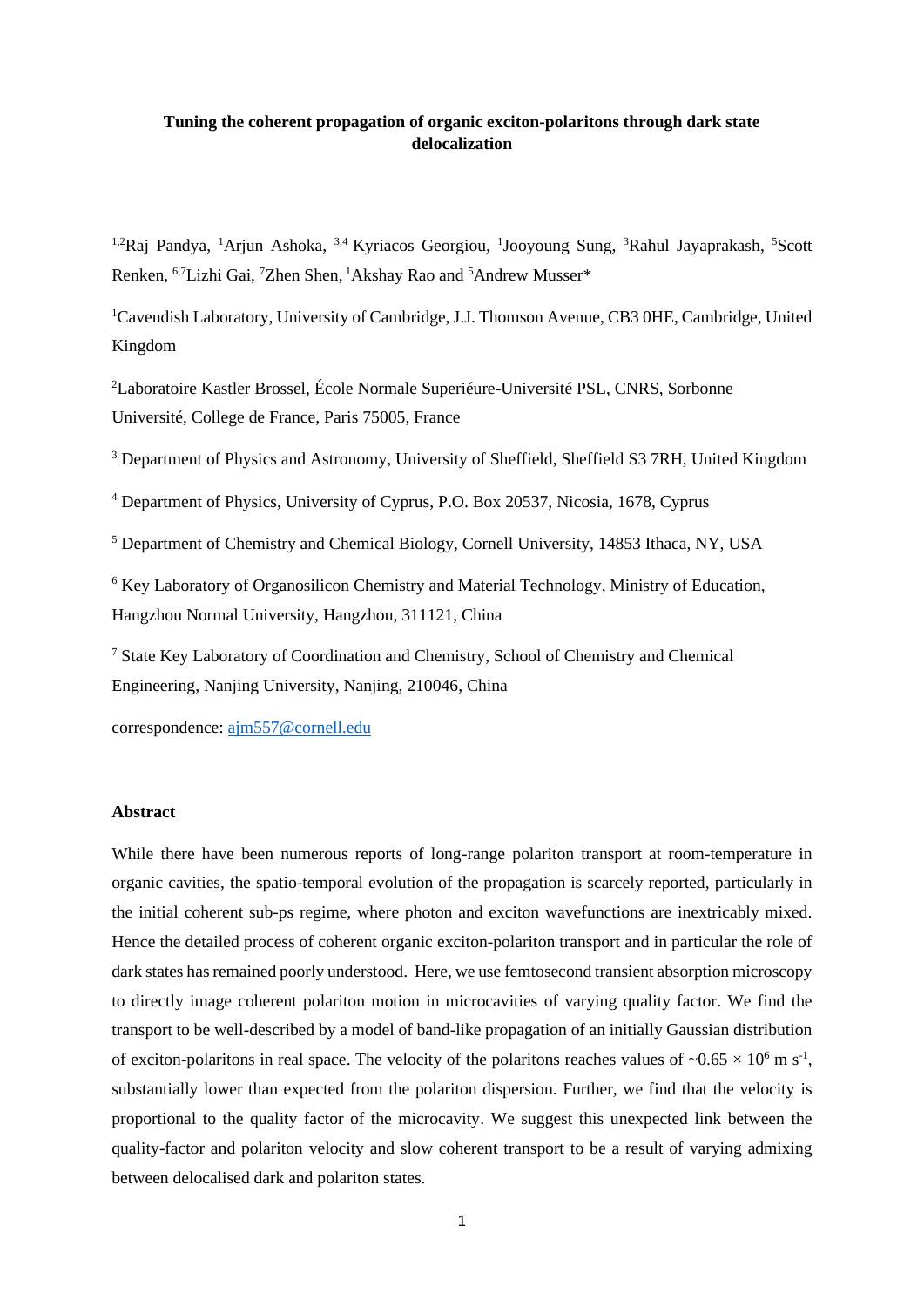*Keywords: exciton-polariton, coherent transport, energy transport, dark states, Q-factor, TA microscopy*

## Introduction

The interaction of light with matter (atoms, excitons, vibrational dipoles, *etc*) trapped inside an optical resonator is governed by three key rates: the rate at which light and matter transfer energy (*g*), the rate at which light escapes the cavity (κ) and the rate at which the matter itself loses its polarisation (excitonphoton dephasing) (ζ). Strong coupling occurs when the rate of energy transfer, *g*, is considerably larger than  $\kappa$  and  $\zeta$  ( $g \gg \kappa$ ,  $\zeta$ ).<sup>1-3</sup> Light and matter then exchange energy periodically (with period  $\frac{2}{g \pi}$ ) until energy escapes the system – usually by the emission of photons from the cavity. This rapid exchange results in the formation of a new light-matter hybrid state, the polariton. Where the light-matter interaction involves the electronic absorption of a semiconductor exciton, the states formed are specifically exciton-polaritons. Though chiefly studied with inorganic semiconductors,<sup>4</sup> excitonpolaritons can also be achieved with molecular materials.5,6 Their large oscillator strength can yield extreme Rabi splittings – a measure of the interaction strength – from 100's of meV to  $>1$  eV.<sup>7–11</sup>

In the last decade, these organic systems have been subject to increasing interest for the remarkable effects found to accompany polariton formation. In addition to exhibiting Bose-Einstein condensation, lasing and superfluidity, $12-15$  organic polaritons have been reported to result in significant changes to bulk material properties from work function to energy and charge carrier transport,  $16-19$  and alterations to molecular photophysics from isomerization to spin interconversion.<sup>20–22</sup> These advantages persist in devices, where they permit efficient emission or enhanced light-harvesting.<sup>8,23–25</sup> One of the most promising polaritonic properties that may be utilised in optoelectronic devices is their large energy transfer or propagation length, which ranges from  $100$ 's of nm to  $10$ 's of  $\mu$ m depending on cavity architecture.17,26–33 Based on their reduced mass compared to excitons, polaritons are predicted to reach group-velocities of  $10^7$  m s<sup>-1</sup>, with their in-plane diffusion lengths chiefly limited by their short lifetimes.

While long-range transport indirectly validates this prediction, $30,31$  nearly all studies have been performed in the steady state with little understanding of the transport dynamics. A critical question is whether the reported propagation is purely polaritonic or mediated by intracavity dark states. Within the standard Tavis-Cummings model, for N dipoles that couple to the photonic mode, there will result 2 bright states—the polaritons—and N-1 dark states. In bulk organic microcavities, the resulting dark states are expected to dominate the population by a factor  $\sim 10^{5}$ .<sup>34–36</sup> In addition to a vastly greater density of states (DoS), these dark states (also termed the 'exciton reservoir') boast a significantly longer lifetime due to their purely excitonic rather than partially photonic character. Accordingly, they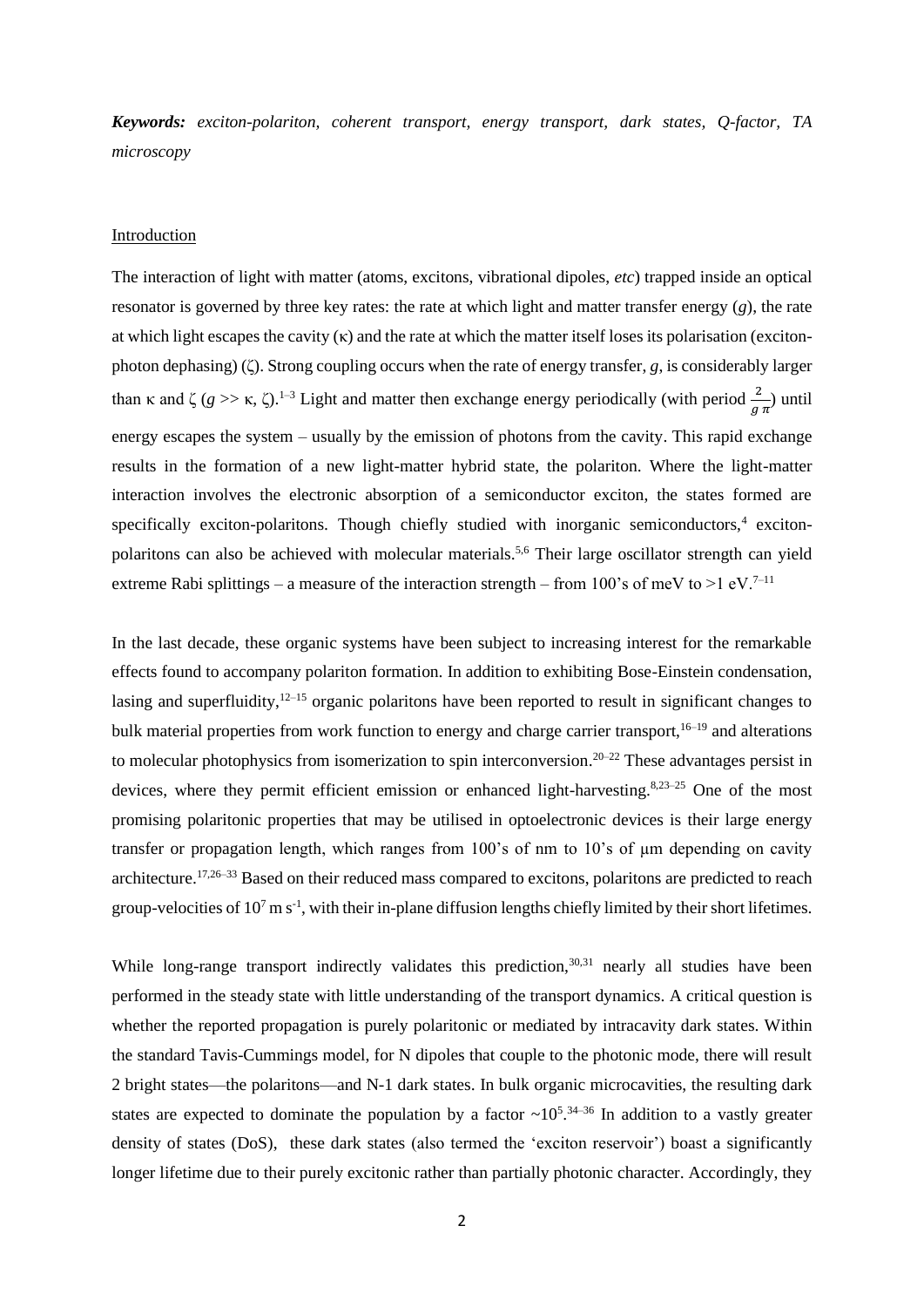are likely to control most dynamical processes within a microcavity. Thus most reports of organic polariton emission typically follow the population dynamics and profile of the dark states and reflect their various scattering pathways into bright polaritons.<sup>12,37–39</sup> Moreover, these dynamics typically also closely agree with the dynamics of uncoupled excitons in bare organic films, suggesting that the rate of population transfer from reservoir states to the bright polaritons should be slow relative to intrinsic exciton decay channels. $22,37,40$ 

This interplay between bright polaritons and dark states essentially underpins microcavity functional properties, from transport to chemistry,  $41-44$  especially when measured in the steady state or on long timescales. The predominance of dark states makes it extremely challenging to identify the unique effects/properties of polaritons themselves. The best prospect for doing so is to measure their properties within the 'coherent' regime in which the exciton-photon superposition state has not yet had sufficient time to dephase into localized molecular states. This has only been achieved once using ultrafast (<30 fs) transient absorption spectroscopy,<sup>45</sup> with subsequent studies focused on low-quality-factor metallic cavities and picosecond dynamics,<sup>46–48</sup> where any spectral signatures should reflect dark states and related optical artefacts.49–51 Similarly, the one previous time-resolved microscopic study of organic polariton transport examined metallic J-aggregate microcavities in the 1-10 ps regime,<sup>32</sup> which standard models of polaritons maintain is controlled by dark states. Intriguingly, the transport velocity reported was markedly higher than would be expected for pure excitonic diffusion (reaching  $0.2 \times 10^6$  m s<sup>-1</sup>), but significantly below the expected group velocity. It remains unclear what role nominally stationary and localized dark states play in this process, or how the transport velocity can be tuned or enhanced.

Here, we overcome these challenges using femtosecond transient absorption spectroscopy and microscopy to study strongly coupled BODIPY dye molecules in dielectric mirror-based cavities over a range of *Q-*factors well above those achieved in all-metal cavities. By employing a technique with  $\sim$ 10 fs time resolution and  $\sim$ 10 nm spatial precision we directly visualise polariton propagation and dynamics in the sub-ps coherent regime. We show that even on these timescales, polariton transport remains slower than the maximum group velocity, but can be described by a simple model of coherent propagation of an initially Gaussian distribution. Unexpectedly, we find a direct relationship between the microcavity *Q-*factor, (which is proportional to the photon lifetime), and the polariton velocity. We propose that this effect can be rationalised by considering the role of disorder within these systems. In typical molecular semiconductors, molecular disorder inhomogeneously broadens the ground- and excited-state energy distribution to well beyond the linewidths of typical Fabry-Perot cavity modes. We posit that when such an inhomogeneously broadened system is placed into the strong-coupling regime, not all the molecules in the ensemble strongly couple, and those most likely to do so are most resonant with the photonic mode. Effectively, then, the relatively narrow photonic mode selects out a narrower population of absorbers. Critically, the selected states do not possess identical energies, but rather exhibit a distribution that approximates the photonic linewidth. In molecular systems with significant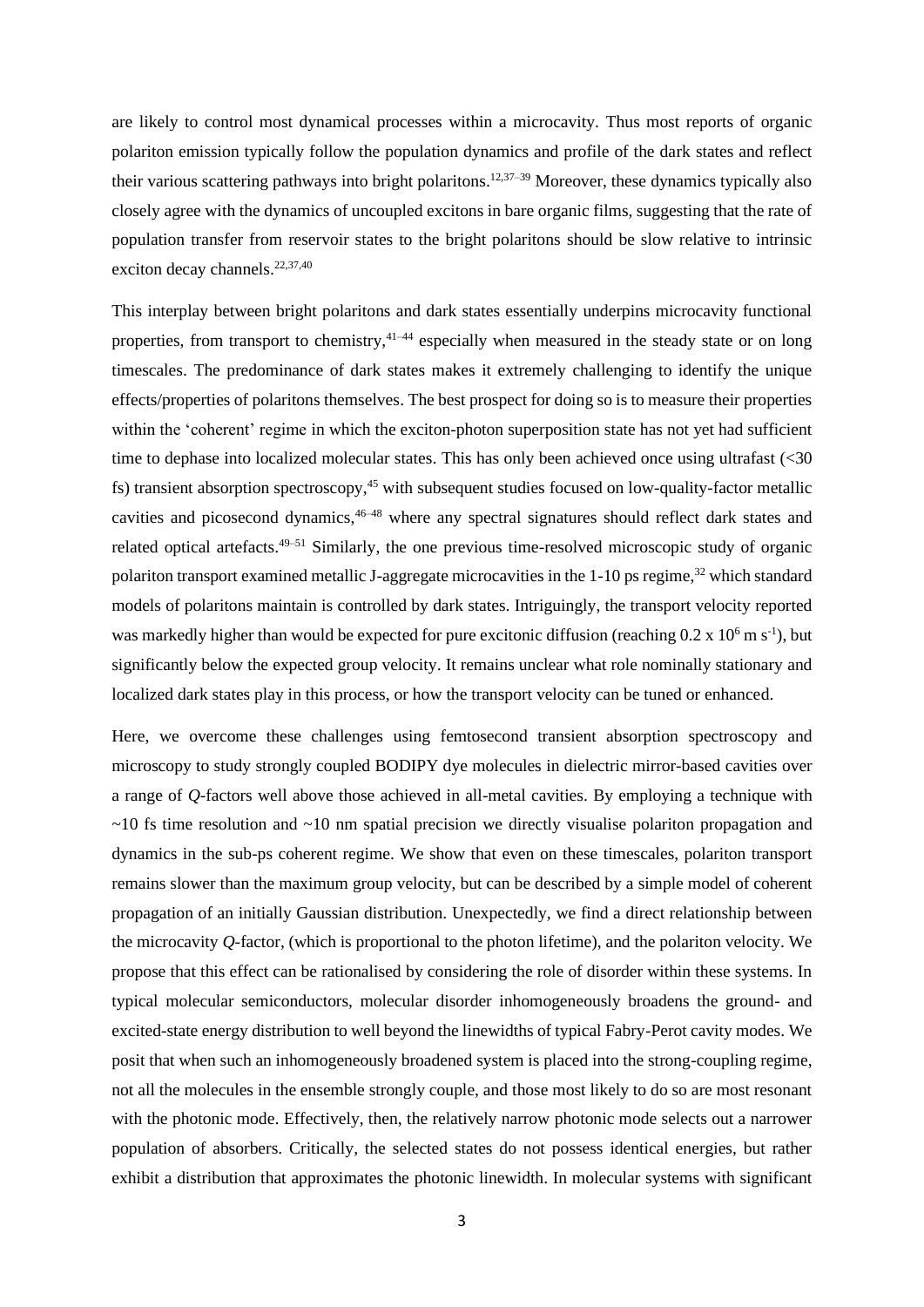intrinsic disorder, this means that the cavity *Q-*factor is a powerful yet unexplored tool to tune the energetic distribution of the N-1 dark states that arise from strong coupling. Consistent with recent theoretical work and common findings in organic semiconductors, we find that as the energetic disorder within this dark-state manifold decreases, the states become more highly delocalized and coherent. This effect permits an unexpectedly rapid channel of population exchange with the rapidly diffusing bright polariton states, resulting in long-range, *Q-*factor-controlled transport. Not only do these results demonstrate a direct means to tune the polariton transport velocity, they also provide a unique platform to study and control the dark states, which may play an even greater role in polariton photodynamics than previously considered.

## **Results**

We employ a series of dielectric Fabry-Perot microcavities containing BODIPY dye molecules as a model exciton-polariton system. Owing to their photostability, large oscillator strength and chemical tunability, BODIPY dyes have proved an optimal platform to explore fundamental polariton physics from dark state scattering and donor-acceptor energy transfer to condensation.<sup>28,37,52</sup> Here, we used a red-emitting derivative BODIPY-R, dispersed in polystyrene matrix at 10 wt% (Figure 1a). At these concentrations some contribution from excimers and aggregated molecules to the total polariton emission can be expected, but such effects occur on relatively long timescales.<sup>37,53</sup> On the sub-ps timescales treated here, the molecules can be considered fully isolated within the host matrix. The microcavities were prepared using a standard combination of spin-coating and e-beam evaporation techniques (see Methods). The microcavity mirrors consisted alternating layers of 71 nm  $Nb<sub>2</sub>O<sub>5</sub>$  and 107 nm SiO2, for a stopband centred at 635 nm—near the first excitonic resonance of the BODIPY molecules (Figure 1a,b). The organic layer thickness was tuned to  $\sim$ 215 nm to achieve  $\sim$ 55 meV detuning of the cavity mode relative to the excitonic resonance. For time-resolved measurements, the full structures were deposited on 100  $\mu$ m-thick glass slides and encapsulated in inert environment to minimize optical artefacts and prevent photodegradation.

To provide a reference for the polariton energetic structure, we used the same methodology to prepare cavities on smooth quartz substrates, using  $TiO_2/SiO_2$  mirrors and the same organic solution. Figure 1c shows the typical angle-dependent reflectivity of a microcavity with the number of layer pairs within each mirror  $n = 5.5$ , revealing clear upper and lower polariton branches. At this concentration, the second vibronic peak of BODIPY-R absorbs too weakly to achieve strong coupling to the cavity mode. The slight perturbation of the dispersion evident at 570 nm is indicative of intermediate coupling, and we consider the entire upper band to represent the upper polariton. We can closely match the full observed dispersion using transfer matrix simulations (symbols) benchmarked against the optical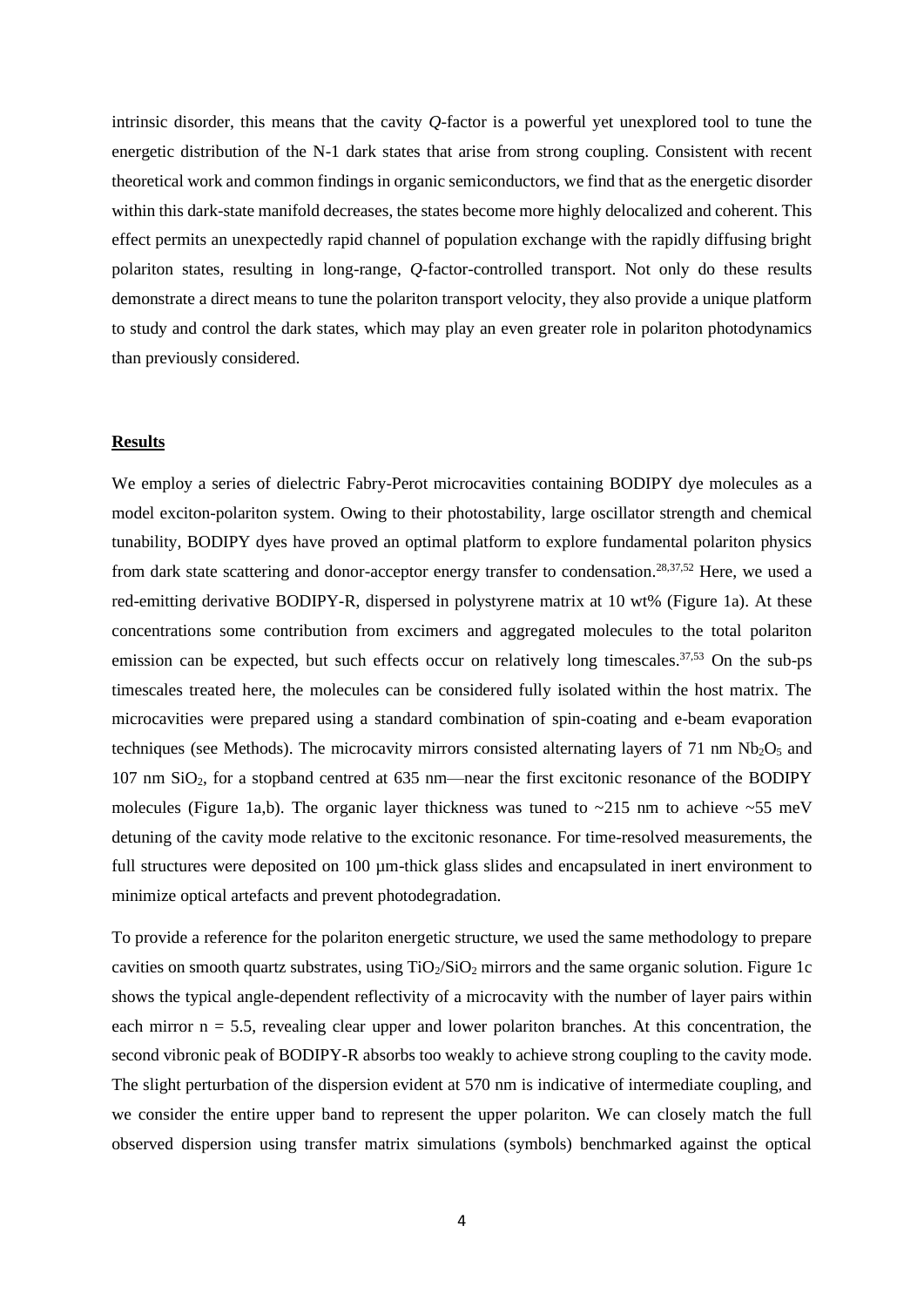spectra of the microcavity components. This match demonstrates that our optical description of the DBRs and organic active layer is highly accurate.

Based of this description, we fabricated a series of microcavities for transient measurements with n varied between 3.5-6.5, affording a set of structures with progressively narrower transmission spectra and accordingly higher *Q-*factors (Figure 1d). Transfer matrix simulations benchmarked against the mirror reflectivity spectra yield idealized *Q-*factors of 66 to 479, which correspond to bare photon lifetimes of 23 to 165 fs (see **SI, S1** for optical modelling). The same BODIPY-R concentration and spin-coating conditions were used to fabricate every cavity, regardless of *Q-*factor. Our simulations (**SI**, S1) confirm that using the same active layer, we thus attain comparable Rabi splitting and detuning across the entire series.



**Figure 1: Optical characterisation of BODIPY-R microcavities. a.** Absorption spectrum of a bare film of BODIPY-R molecules in polystyrene matrix (red) and reflectivity of a DBR with n=7.5 (blue), with superimposed fits (lines) used for transfer matrix simulations. **b.** Schematic of DBR microcavity, consisting of pairs of  $Nb_2O_5/SiO_2$  alternating layers. BODIPY-R molecules in a polystyrene matrix are sandwiched in the centre of the cavity. **c.** Angle-resolved reflectivity of  $n = 5.5$  microcavity with lower (LP) and upper (UP) polariton branches marked. Circles denote LP and UP dispersions obtained from transfer matrix simulation. The corresponding uncoupled cavity mode and exciton positions are indicated as solid lines. Dashed box shows range of wavelengths covered by pump pulse in fs-TAM experiment and range of wavevectors pumped by the high-NA objective (total range of 128.4°). **d.** Simulated transmission spectra of model (empty) cavities showing the narrowing of spectra with increasing *Q-*factor. **e.** Transient absorption of BODIPY-R dispersed in polystyrene film and microcavities with *Q*-factors ranging from 66 to 479 ( $n = 3.5$  to  $n = 6.5$ ), excited with a ~10 fs broadband pump pulse (FWHM ~60 nm) centred at 550 nm. In the film the positive feature at 640 nm corresponds to the bleach. In the microcavities, the positive features at 620 to 660 nm match the position of the UP and LP at ~0°. **f.** Decay of UP GSB (unshaded) and rise times of LP GSB (purple shading) extracted from exponential fit of the transient absorption kinetics.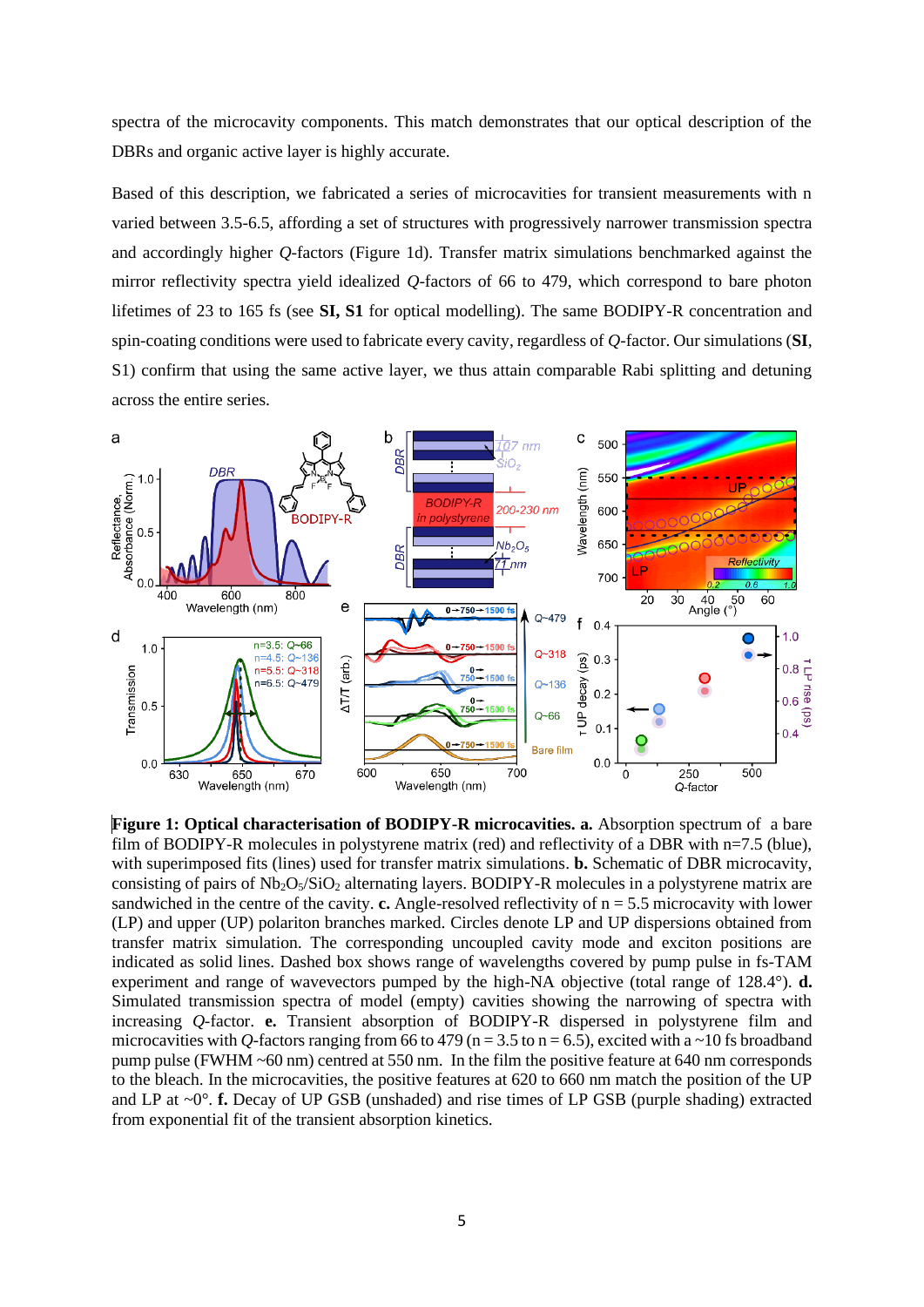*Identification of photoexcited polariton bands.* In order to initially characterise the electronic dynamics of the BODIPY-R film and microcavities, broadband transient absorption measurements were performed with a 10 fs pump-pulse. The spectra of the BODIPY-R film, as shown in Figure 1e, are dominated by positive features tracking the ground-state bleach (~640 nm) and stimulated emission  $(-640$ nm and  $-700$  nm) of the photoexcited singlet state, with characteristically weak excited-state absorption. These features decay with an average decay time of  $105 \pm 20$  ps, a typical timescale for excimer formation and migration to excimer sites in BODIPY films at this concentration.<sup>53</sup> The transient spectra of the microcavities are markedly more complex, exhibiting numerous derivative-like features. Similar spectra have been previously reported in other strong-coupled molecular systems and have variously attributed to polaritonic excited-state absorption, polariton contraction from ground-state bleaching, indirect modification of the cavity optical response due to population of dark 'reservoir' states, and a host of non-specific thermal and optical artefacts.<sup>26,27,54,32,45–51</sup> Specific peak assignments are controversial due to the many likely overlapping contributions from multiple origins, as we discuss elsewhere, <sup>51</sup> and are beyond the scope of this report.

Here, our principal concern is to identify spectral bands that uniquely signify the photoexcited polaritons. We exploit the fact that, of all proposed contributing spectral species, <sup>49–51</sup> only those directly related to the polariton population should change with the microcavity *Q-*factor, through the wellknown dependence of polariton lifetime  $\tau_{pol}^{-1} = A\tau_p^{-1} + B\tau_x^{-1}$ , where  $\tau_p$  and  $\tau_x$  are the lifetimes of the unmixed photonic and excitonic states and *A* and *B* their respective fractions in the wavefunction. Comparing equivalent features for cavities with  $n = 3.5 - 6.5$ , we find that the bleach signal ( $\Delta T/T > 0$ ) decay at ~620 nm and rise at ~640 nm are strongly *Q-*factor dependent, revealing their photonic character. The photoinduced absorption feature  $(\Delta T/T \le 0)$  that is slightly red-shifted from the lowestenergy bleach peak follows the same *Q-*dependence and is a further marker of the polaritons (**SI, S2**). The physical processes that contribute to these dynamics are complex, including the aforementioned artefacts (*Q-*independent), scattering to and from dark states (typically expected to be *Q-*independent), and polariton relaxation (*Q-*dependent), all of which could contribute to the growth/decay of an apparent bleaching band or the decay/growth of an overlapping photoinduced absorption. Regardless of this complexity, the clear *Q-*factor dependence in this regime demonstrates that the signal tracks a partially photonic species and must be diagnostic of the polaritons. The transient signal persists on much longer timescales, including in these spectral regions, but there is no further *Q-*factor dependence beyond the ps regime (see **SI, S3)**. This behaviour is indicative of long-lived dark states and non-polaritonic optical effects discussed elsewhere and which dominate the cavity dynamics following initial polariton decay within the first  $\sim$  500 fs<sup>49–51</sup>.

*Real-time tracking of coherent polariton propagation.* We exploit these spectral signatures and the dynamical insights of our *Q-*factor dependence to interrogate the nature of polariton transport in the initial coherent regime using transient absorption microscopy.<sup>55–57</sup> In this technique, a pump pulse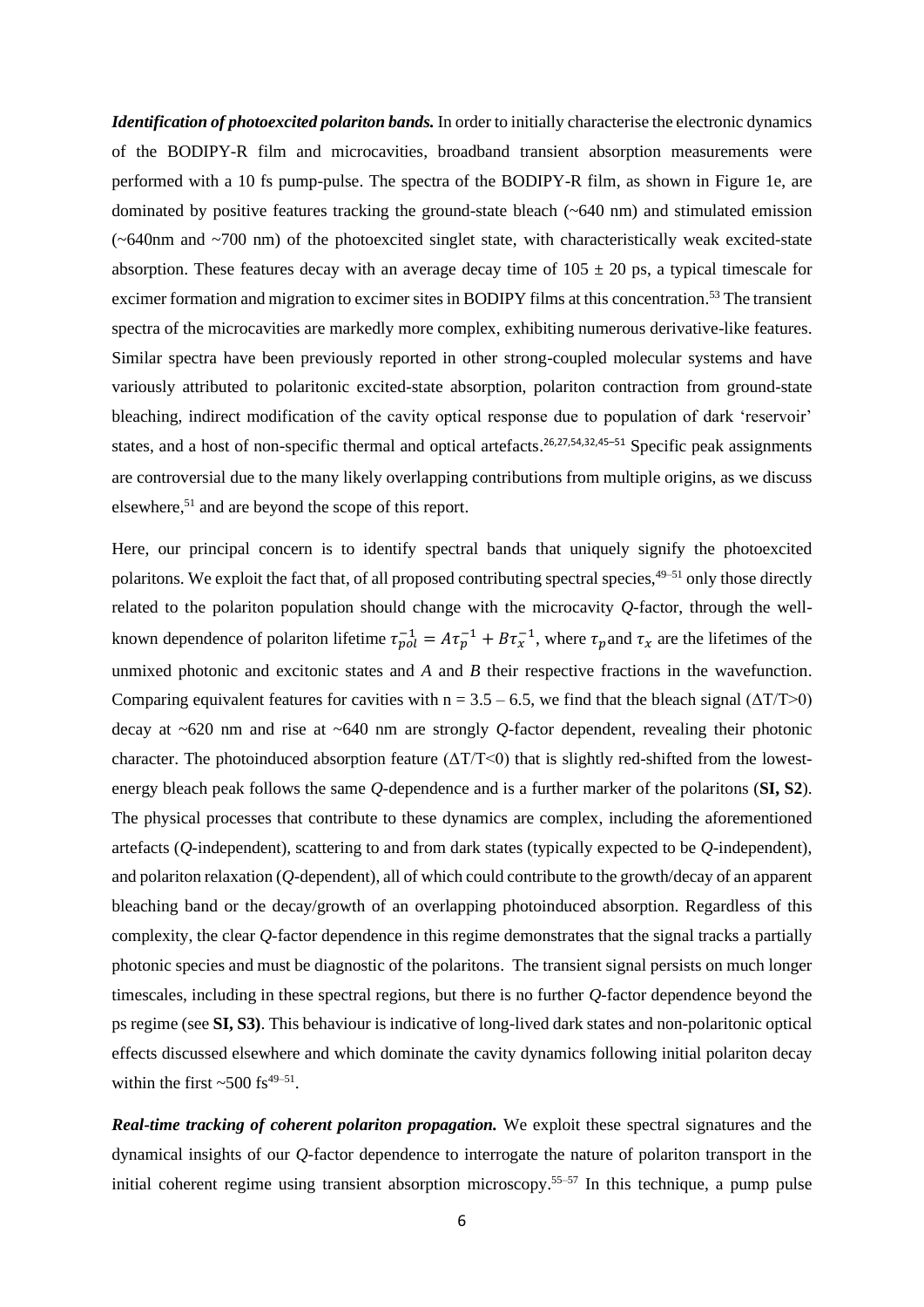focussed to the diffraction limit ( $\sigma$ ~140 nm on SiO<sub>2</sub>) locally excites a region of the sample. A widefield counter-propagating probe pulse then reads out the spatial pump-probe signal generated, as a function of time. The spatial size of the signal indicates the spatial extent of the electronic population being probed. By subtracting the spatial pump-probe profile width at a time *t* from that when there is no time delay between the pump and probe (*t0*) the magnitude of signal propagation can be determined. Though the imaging resolution is limited to the diffraction limit  $\sim$ 300 nm (convolution of pump and probe FWHM), the differential method allows for transport distances to be determined with ~10 nm of spatial *precision*. This figure arises from our ability to resolve even subtly different Gaussian spatial pump-probe signals, thanks to the high signal-to-noise of our experiment and calibration in previous studies<sup>55,57,58</sup>. In order to achieve ultrafast 2D spatial imaging we must sacrifice spectral resolution, so for each sample we characterise the band at 640 nm integrated over a 10 nm window which was established above as a signature of the polariton population. This technique enables direct imaging of the lateral propagation of the polariton population,  $32$  a phenomenon much less studied than polaritonmediated energy transfer between molecules separated along the cavity thickness.17,26–29

We use temporally compressed pump and probe pulses (8 fs and 11 fs, respectively) which give an overall resolution to the experiment of ~15 fs and allow us to capture the crucial initial coherent regime. As a result our pump pulse is spectrally broad (~70 nm FWHM, centred at 560 nm and cut at 630 nm with a razor edge short-pass filter to ensure no leakage into the probe channel). Moreover, the high numerical aperture of our objective (1.4) covers an angular range of  $\pm 64.2^{\circ}$ , centred on normal incidence. This configuration means that we coherently excite both UP and LP branches over a wide range in our experiment, as well as potentially intracavity exciton states, as indicated by the box in Figure 1c. It is essential to ensure a similar range of states are excited across our microcavity series, as the polariton group velocity and expected transport behaviour depend on the detuning and LP curvature. Great care must be taken because of the local thickness variations between and within such solutionprocessed films.51,59 Here, we exploited the spectral position of the derivative-like transient absorption bands  $~640$  nm as a sensitive marker of cavity thickness.<sup>51</sup> Using our instrument as a narrowband transient absorption spectrometer, we first scanned the sample to identify locations with the same spectral behaviour as in Figure 1e. Based on our previous modelling of such features,<sup>51</sup> we estimate the appearance of this band is only consistent with an active layer thickness of 200-215 nm. This range sharply constrains the possible polariton energetics.

Figure 2a shows typical transient absorption microscopy images for  $n = 3.5$  and  $n = 6.5$  microcavities at selected time delays after photoexcitation. The dotted lines denote the FWHM used to define the signal spatial extent. We highlight three principal observations from these images. 1) There is an increase in the spatial probe signal following photoexcitation at from 0 fs to 125 fs; 2) the increase in the spatial pump-probe signal is larger for the  $n = 6.5$  microcavity than for the  $n = 3.5$  microcavity; and 3) the signal shrinks back to its original dimensions for both cavities from 125 fs to 800 fs. These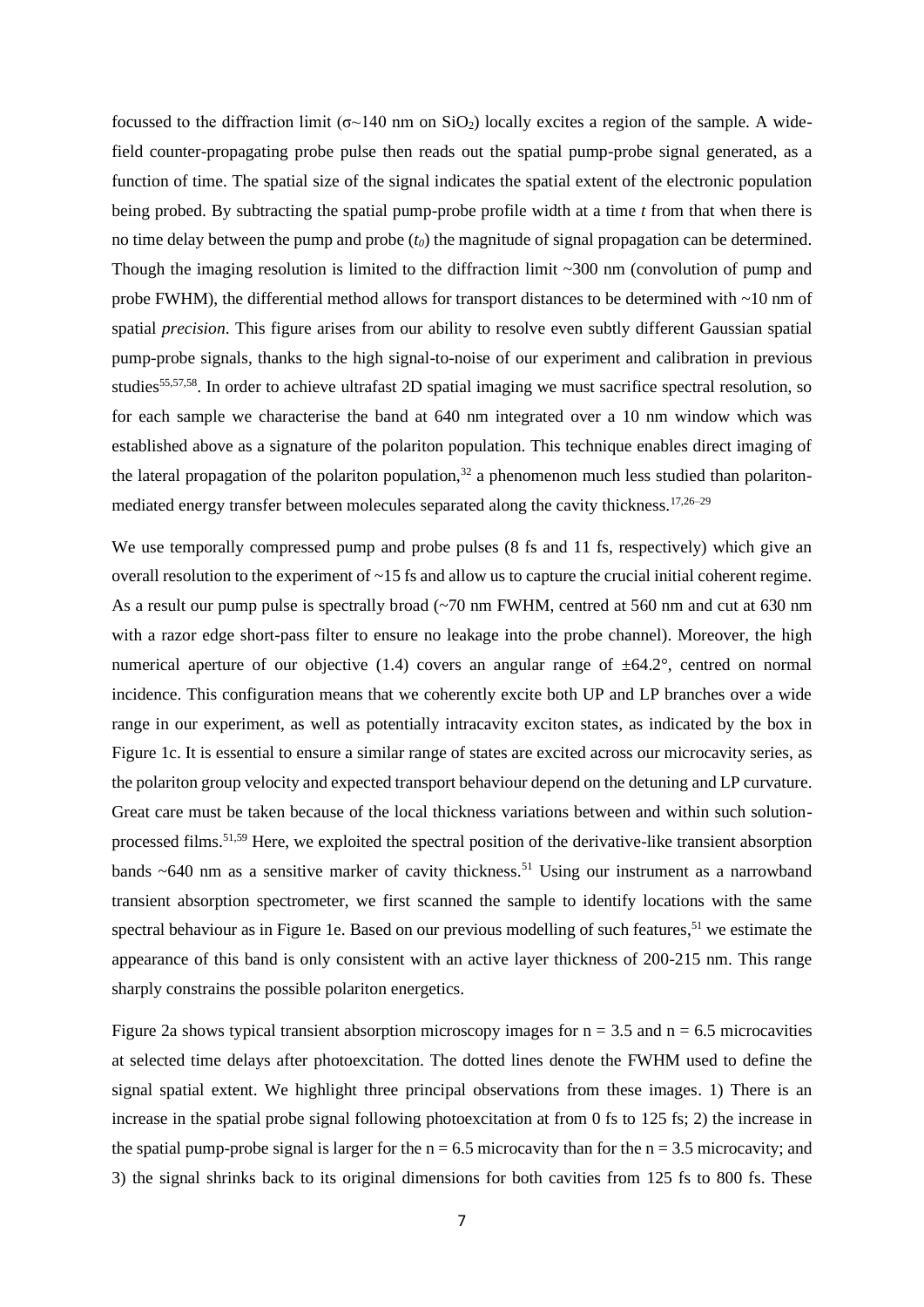dynamics, and the underlying fs-TA dynamics, are independent of excitation laser fluence from 40 to 200 µJ cm-2 (**SI, S3**). The lifetime of bare BODIPY-R films in these measurements decreases over this range. Equivalent fs-TAM measurements on half-cavities and on thin films of BODIPY-R do not show any measurable population transport on these timescales, confirming that the observed behaviour is a unique consequence of the presence of polaritons (**SI, S4 – S5**).



**Figure 2: Transient absorption microscopy images of BODIPY-R molecules in microcavity for n = 3.5 (top) and n = 6.5 (bottom) mirror pairs. a.** Transient absorption microscopy images showing initial expansion up to 125 fs and subsequent contraction. The dotted line indicates the radial Gaussian standard deviation. The scale bar in the images is 500 nm. **b.** Kinetic extracted from centre of spatial pump probe signal for the full cavity series. Stars indicate the signal maximum used to calculate  $t_0$  for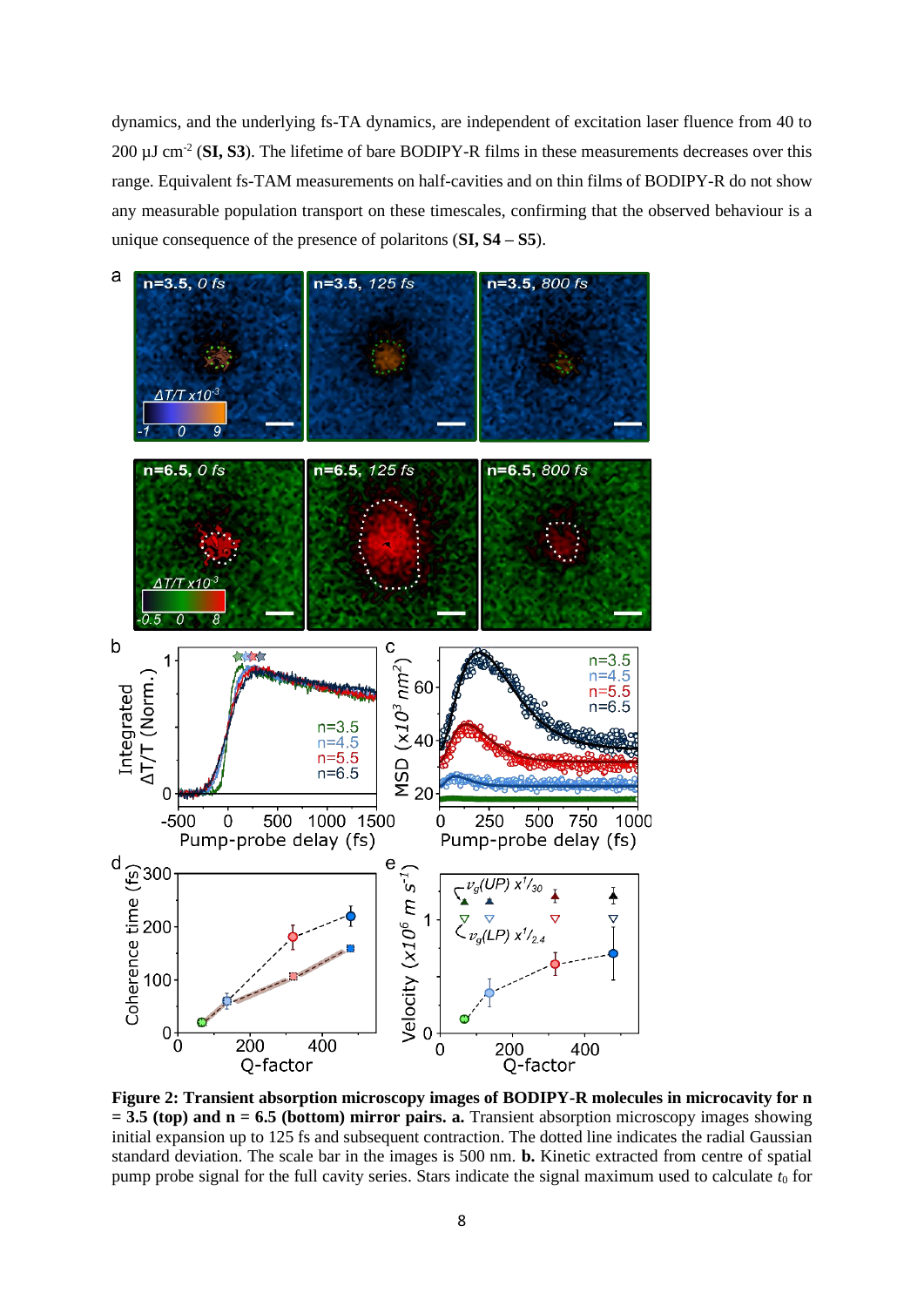each cavity. **c.** Mean-square displacement of signal as a function of time. Circles are raw data and solid line shows fit to Equation 5. **d.** Coherence loss time (circles) extracted from Equation 5 as a function *Q-*factor. Error bars are derived from a minimum of 5 repeat experiments. Squares indicate the corresponding photon lifetime for the cavity. **e.** Exciton-polariton velocity (circles) extracted from fitting Equation 5 to MSD, as a function of *Q-*factor. Experimental error bars are derived from a minimum of 5 repeat experiments at different sample locations. Triangles show expected group velocity of UP (filled) and LP states (open), calculated as described in the main text and scaled for ease of comparison. Error bars reflect standard deviation for cavity thicknesses 200-215 nm.

*Mean-square displacement of polariton population.* For more quantitative analysis we first retrieve the electronic kinetics from the entire spatial pump-probe signal (entire detection area of the probe) as shown in Figure 2b. Within this time window these are in reasonable agreement with the decays obtained from our fs-TA experiments (see **SI, S3**). A salient feature is that as the number of mirror pairs increases so does the signal rise time, from  $\sim$ 20 fs for n = 3.5 to 100 fs for n = 6.5. In order to retrieve the spatial dynamics, the standard deviation for all the transient absorption images is extracted using a radial fitting method (see **SI, S5**). From this the mean-square-displacement (MSD) can be computed, which is a measure of the change in the spatial extent of the exciton-polariton population as a function of time:

$$
MSD = \sigma(t)^2 - \sigma(t_0)^2
$$
. (Equation 1)

It is crucial to define  $t_0$  for the MSD calculation carefully; if  $t_0$  is defined too early then the signal expansion will be artificially enhanced; if it is too late then any ultrafast propagation will be missed. Here, we use the maximum of the LP population as retrieved from the kinetic in Figure 2b to extract *t<sup>0</sup>* and  $\sigma(t_0)$ . At  $t_0$  the MSD reflects the size of the pump pulse. This parameter systematically increases with mirror thickness from 135 nm ( $n = 3.5$ ) to 190 nm ( $n = 6.5$ ) (see **SI, S5**). This is due to a refractive index mismatch between the mirrors and the immersion medium for the high N.A. objective which is designed for microscope cover glass (refractive index ~1.52). As we increase the number of mirror pairs, the average refractive index of the cavity increases and deviates further from the design value, introducing systematic variation in the spot size at *t0*. To eliminate any fitting bias, we independently characterise this value by scanning the pump spot across fluorescent beads on half cavities of varying numbers of mirror pairs. Agreement with these values confirms that our *t<sup>0</sup>* determination protocol is robust. The fluence independence of our results ensures that this static offset in excitation size does not influence the underlying physics extracted from the MSD. In all cases we see that the MSD, as plotted in Figure 2c, initially increases rapidly, with a maximum increase of 173 nm for the  $n = 6.5$  microcavity and smallest increase  $(22 \text{ nm})$  for  $n = 3.5$ . Unsurprisingly, the degree of MSD expansion is correlated with the period of time over which the expansion occurs, from 270 fs for  $n = 6.5$  down to 25 fs for  $n =$ 3.5, although we note this latter quantity approaches the limit of our instrument resolution.

*Coherent propagation model.* To convert this population expansion into meaningful velocities, we build a model of coherent polariton propagation and project the population density onto an approximately Gaussian profile. We note that our excitation conditions additionally excite intracavity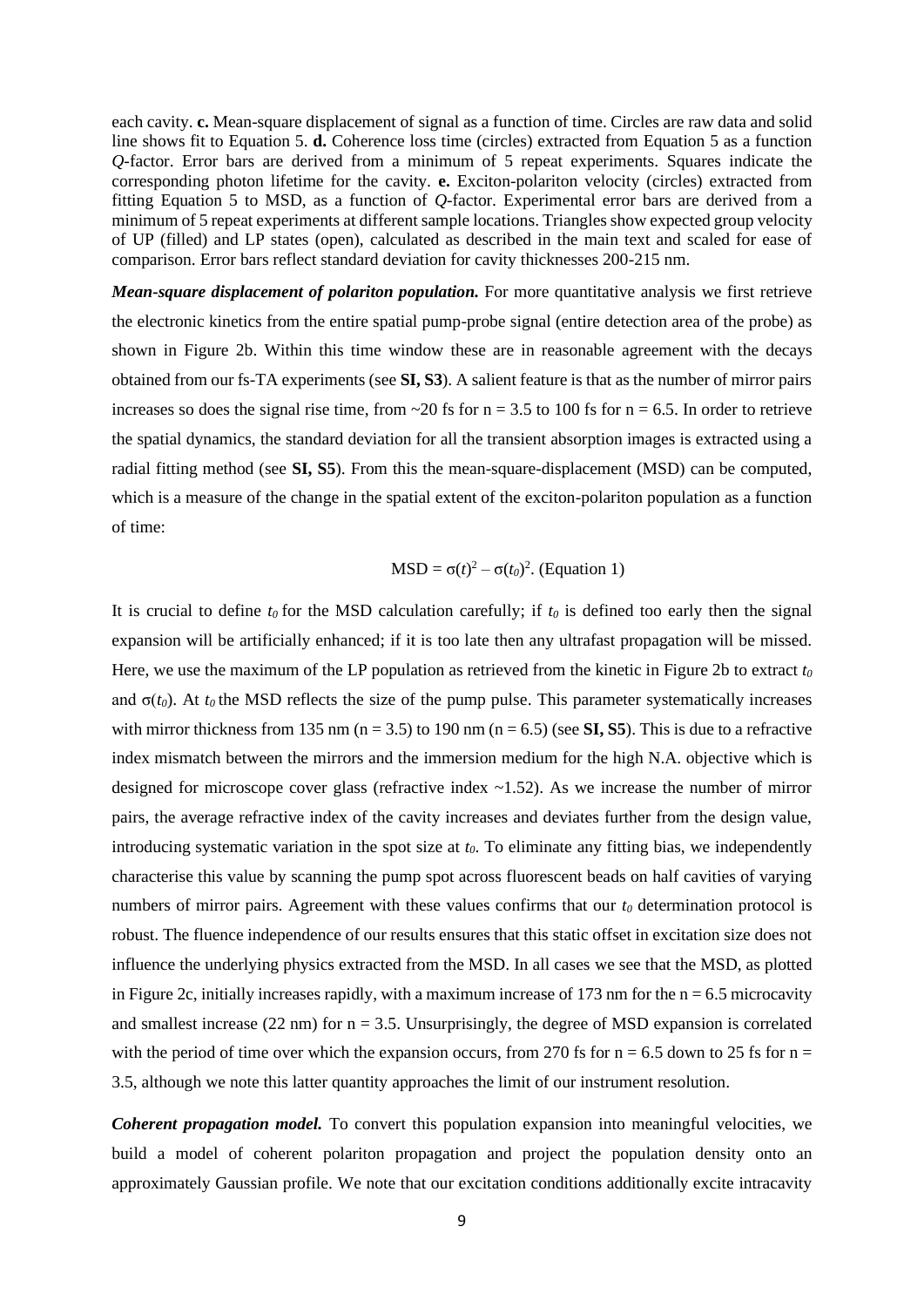exciton states, but they exhibit negligible propagation on these timescales and can be treated separately, see below. At  $t_0$  due to the Gaussian excitation spot of the pump pulse, the polariton population is Gaussian in real space. As the photon dispersion is naturally inversion symmetric and the excitonic dispersion is essentially flat, the LP branch can be modelled as having an inversion symmetric onedimensional energy-momentum dispersion relation about  $k = 0$ . The underlying Gaussian population induced by the pump is therefore composed of equal populations of polaritons from  $\pm k$  with equal but opposite group velocities ∓v<sup>g</sup> (see **SI, S6**). Hence at early times, before scattering and diffusive behaviour dominate, we can decompose our initial excitation's time evolution into two Gaussian subpopulations that move at  $\mp v_g$  and the overall dynamics can be modelled as,

$$
n(x,t) = \frac{1}{2\sigma_0\sqrt{2\pi}} \Big( \exp\big[-\frac{(x-v_g t)^2}{2\sigma_0^2}\big] + \exp\big[-\frac{(x+v_g t)^2}{2\sigma_0^2}\big]\Big). \text{ (Equation 2)}
$$

From equation 2 we can see that the overall polariton density profile will remain approximately Gaussian if the term  $v_g t$  $/_{\sigma_0}$  is small, as is the case in the data in Figure 2. We therefore Taylor-expand Equation 2 in  $vt/_{\sigma_0}$  and find that the lowest non-trivial order is 2. We then reference against the 2<sup>nd</sup> order in  $vt/\sigma_0$  truncated expansion of Equation 2 to a Gaussian density profile with a temporally varying  $\sigma(t)$ ,

$$
n(x,t) = A \exp\left[-\frac{(x-\mu)^2}{2\sigma(t)^2}\right], \text{ (Equation 3)}
$$

as this is the experimentally relevant density profile and its form permits easy comparison to the diffusive regime, where  $\sigma(t)^2 = \sigma_0^2 + 2Dt$  is expected. We then arrive at the result,

$$
\sigma(v_g, t) = \sigma_0 + \frac{v_g^2 t^2}{\sigma_0}.
$$
 (Equation 4)

The initial coherent polariton population includes both UP and LP states with a range of k-vectors covering ±64.2°. We expect that this population and its associated transport to persist until it is lost to photon emission (chiefly governed by the cavity photon lifetime) or scattering to localised excitonic dark states (related to the exciton fraction of the wavefunction). To account for these effects, we incorporate a generalized coherence loss term into our expansion expression. We model this as an exponential decay with a combined scattering and cavity photon loss characteristic time constant  $\tau$ , yielding the result,

$$
\sigma(v_g, t) = \sigma_0 + \exp(-t/\tau) \frac{v_g^2 t^2}{\sigma_0}.
$$
 (Equation 5)

This equation expresses coherent transport of polaritons, limited only by their decoherence into pure photonic or excitonic states. Fitting Equation 5 to the experimental data in Figure 2c, we find excellent agreement with the measured  $\sigma(t)$  and are able to extract  $v_{\rm g}$  and  $\tau$  from our fits for every cavity (Figure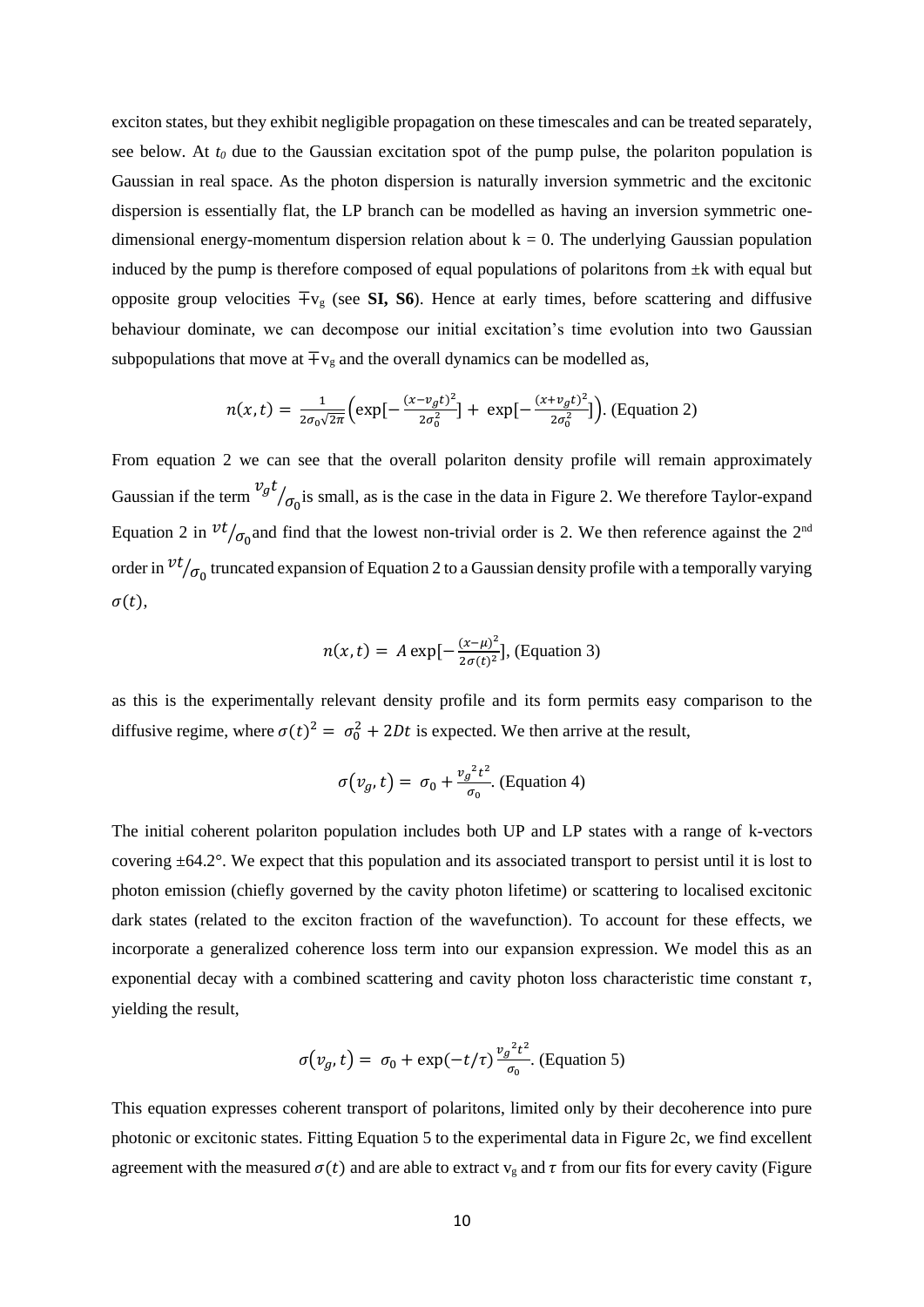2d,e). The fits provide scattering times increasing from ~20 fs to ~200 fs with increasing *Q-*factor, in accord with the expected behaviour for polaritons. The corresponding mean polariton velocities range from  $0.12 \times 10^6$  m s<sup>-1</sup> to  $0.65 \times 10^6$  m s<sup>-1</sup>, (n = 3.5, v<sub>g</sub> =  $0.12 \pm 0.01 \times 10^6$  m s<sup>-1</sup>; n = 4.5, v<sub>g</sub> =  $0.36 \pm 0.1$  $\times$  10<sup>6</sup> m s<sup>-1</sup>; n = 5.5, v<sub>g</sub> = 0.55 ± 0.04  $\times$  10<sup>6</sup> m s<sup>-1</sup>; n = 6.5, v<sub>g</sub> = 0.65 ± 0.2  $\times$  10<sup>6</sup> m s<sup>-1</sup>) orders of magnitude faster than purely excitonic transport in such systems.

For comparison we have calculated the expected group velocity for our microcavities. As discussed in the SI (S1), our broadband and full-angle excitation conditions result in simultaneous excitation of a wide range of states along the UP and LP branches. We approximate the population distribution initially generated through a combination of the pump pulse spectral profile and the angle-dependent photonic fraction of each branch extracted from a coupled-oscillator fit. We then apply this distribution to generate a weighted-average group velocity. We treat the UP and LP separately to represent upper and lower limits of the expected transport behaviour. The triangles in Figure 2e represent averages over 200-215 nm active-layer thicknesses, which represents the limit of the variation we expect based on our experimental procedure. We find that our observed transport velocity is in all cases markedly smaller than the predicted group velocity. Moreover, the short-lived phase of fast transport is followed by a collapse of the spatial profile back to the original *t<sup>0</sup>* dimensions. This behaviour is a sign that our measurement captures two distinct populations: coherent polaritons which decay through photonic leakage or scattering into the dark states, and highly localized dark exciton states which do not move on the timescale of the experiment. The latter include intracavity excitons directly excited by the pump pulse. Strikingly, our results reveal that within the initial coherent regime the polariton velocity systematically increases with cavity *Q-*factor. This behaviour is directly evident in the experimental traces and fully independent of the type of model applied to extract the velocities.

## **Discussion**

This effect is challenging to rationalise. Indeed, the *Q-*factor *a priori* should have no effect on the strength of light-matter coupling: the identical active layer structure means we attain comparable Rabi splittings ~120 meV for all microcavities in our series, and the gradient of the LP dispersion which ultimately governs the polariton velocity varies little within the 200-215 nm active layer thickness range. The predicted group velocities in Figure 2e thus exhibit no meaningful *Q*-factor dependence; the slight upward trend in  $v_s$ (UP) is due to improved distinction of the TE-TM splitting at higher angles, which slightly biases the fitting. In the following we discuss potential explanations for our experimental observations, which to the best of our knowledge do not fall under any standard model of molecular polaritons.

The *Q-*factor should directly impact the polariton lifetime, which could provide increased opportunities for the excitation to scatter from the polariton branches into localized high-k molecular states. We accordingly expect an enhanced time-averaged LP-to-dark state scattering probability in our higher-Q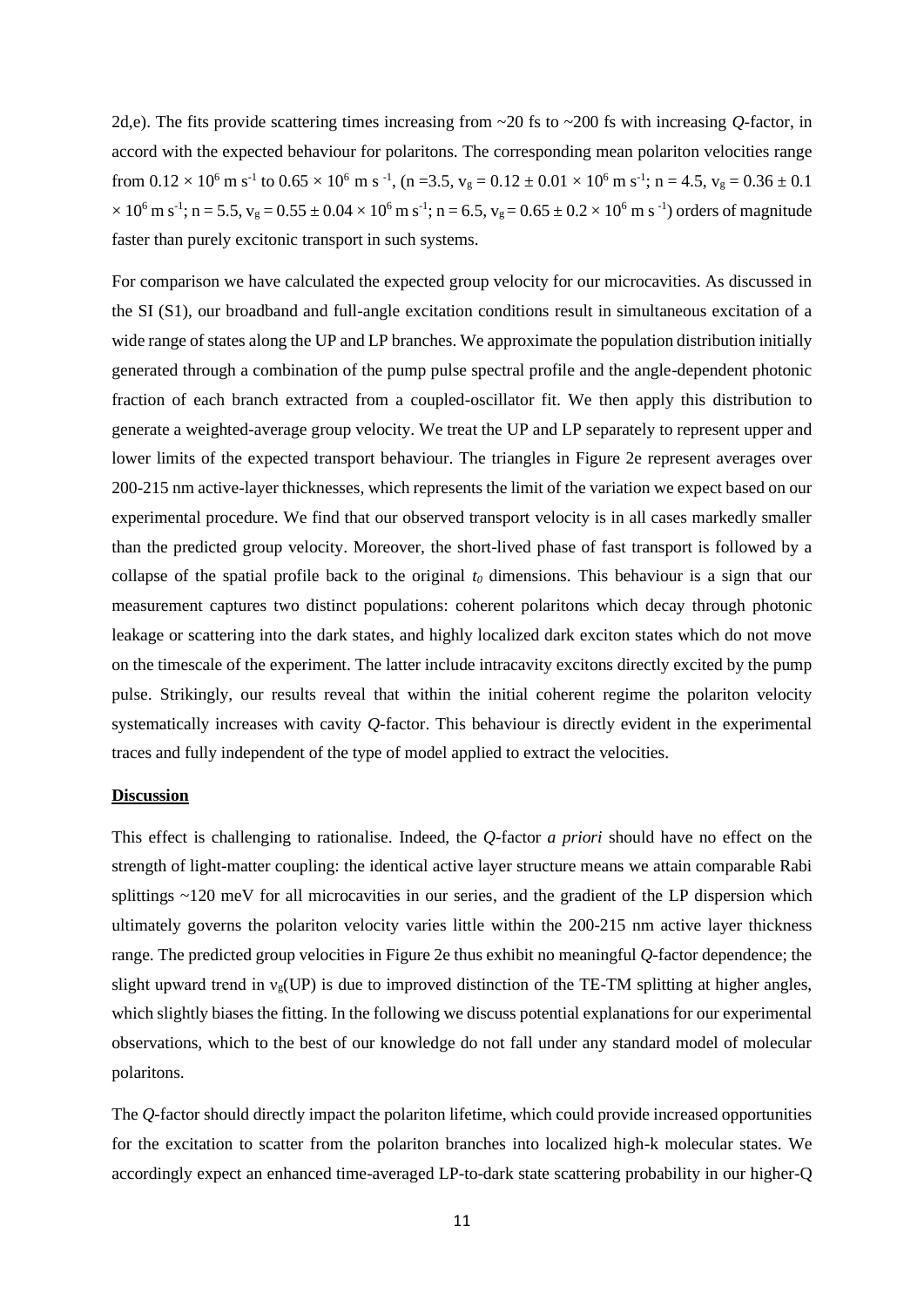structures. Once these localized states have been populated, subsequent transfer back to the LP through established scattering channels can harness thermal energy to generate higher-k (and potentially highervelocity) polariton states.<sup>60</sup> If active, these channels should result in a greater steady-state spatial extent of polariton propagation as the *Q-*factor increases. However, the dynamics of these processes are limited by the slow scattering from dark states to the LP, typically of order 1-300 ns<sup>-1</sup>,<sup>22,37,45</sup> and thus the established pathways of molecular polariton photophysics cannot explain our observations of ultrafast, *Q-*factor-dependent transport.

*Higher Q causes reduced disorder and enhanced delocalization.* Instead, as we lay out below, we propose that an increased cavity *Q-*factor reduces the energetic disorder and increases the delocalization of the intracavity dark states, and that these play a substantial role in polariton transport even on early timescales. The principal effect of increasing *Q-*factor is to narrow the bandwidth of the photonic density of states. In the case where the photonic bandwidth is narrower than the excitonic bandwidth a typical condition for organic exciton-polaritons—only a subset of the absorbers represented by the inhomogeneously broadened exciton absorption will enter the strong-coupling regime. Specifically, it is the absorbers most resonant with the photonic mode which are most likely to strongly couple, resulting in a distribution of polaritons with reduced linewidth compared to the parent excitons. The N-1 dark states that correspond to the bright polaritons formed must likewise exhibit significantly reduced energetic bandwidth relative to the uncoupled states. It directly follows that our higher-*Q* cavities couple to progressively energetically narrower ensembles of molecular states. Crucially, this means that there is significantly lower energetic disorder within the manifold of dark states.

Building on these ideas, we propose a correlation between the 'disorder amplitude' (set here by the energetic bandwidth of the states and the *Q-*factor) and the localisation length, which parameterizes how delocalised the states in the system are and how far/fast transport occurs. We emphasise that this 'disorder amplitude' is distinct from the classical inhomogeneous disorder of traps *etc*, which was previously used to explain the lower than expected velocity of exciton-polaritons in all-metal Jaggregate cavities,  $32$  and is purely related to the bandwidth of the dark states. We suggest that reduced energetic disorder within such dark states suppresses the processes of decoherence or localization onto single molecular sites as the coupling between the dark states is enhanced.

In both pure semiconductor and pure photonic systems, disorder and delocalisation have been shown to be intricately linked.<sup>61</sup> We extend this concept to propose the dark states are no longer fully localized. Indeed, while the dark states are typically treated in terms of localized molecular states,<sup>35</sup> they can equivalently be described as collective excitations across the ensemble, albeit with no photonic component.<sup>34,62</sup> In certain cases, these dark states are theoretically predicted to achieve comparable spatial delocalization to the bright polaritons and can be involved in efficiently transferring excitations.<sup>63</sup> Other theoretical work reveals that the delocalization of dark states is directly enhanced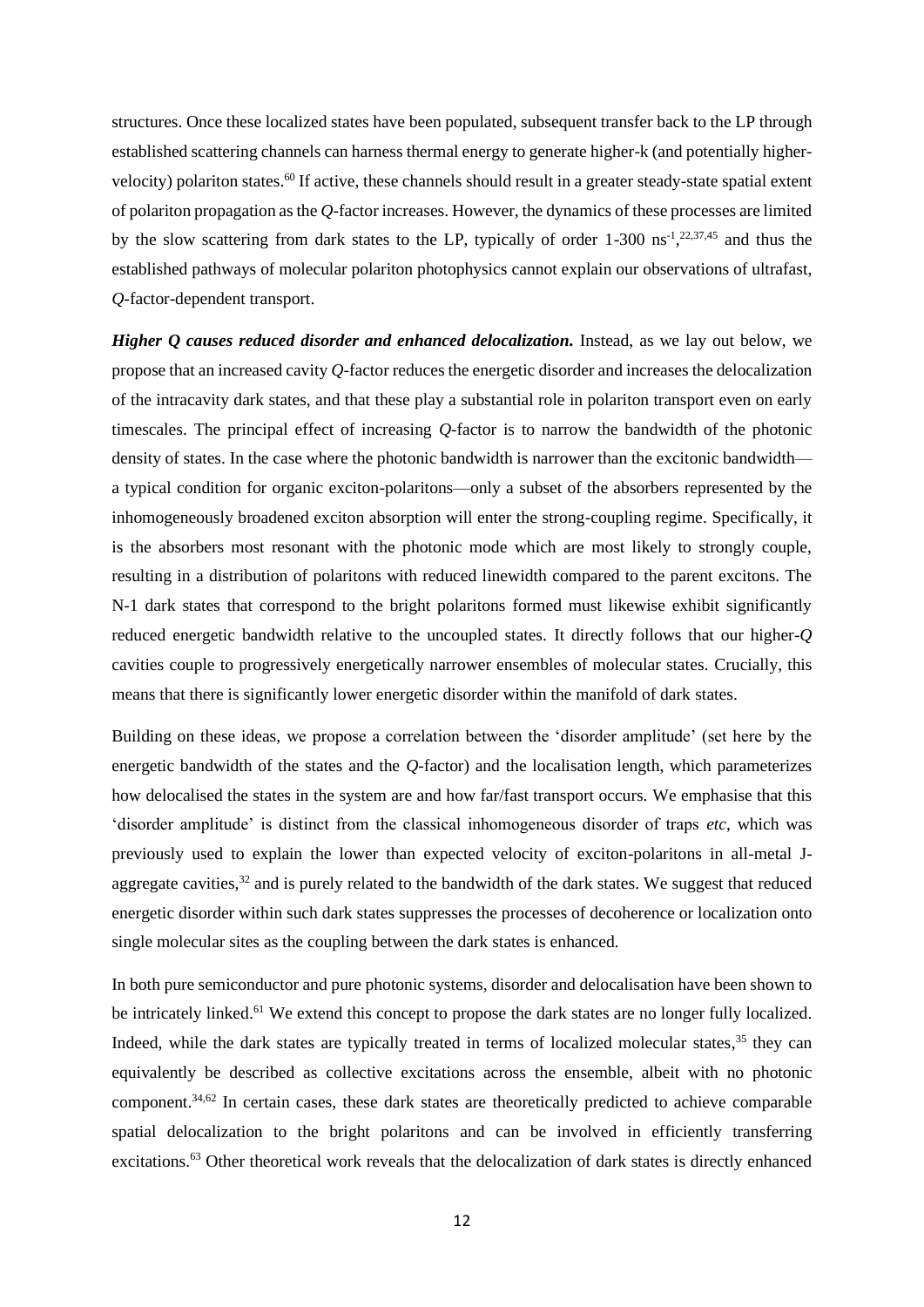by narrowing the photonic density of states, resulting in an efficient contribution to the coherent transport of bright polartions. <sup>64</sup> The latter proposal is remarkably similar to the experimental observations seen here.

*Rapid dark state-to-LP exchange.* Because of their spatial extent, these states should have relatively favourable wavefunction overlap with the bright polaritons, increasing the rate of population exchange between the two manifolds. This rapid population transfer is the essential component of our model, necessary to link the property of ballistic transport (characteristic of polaritons) with the *Q-*factor dependence (which affects the dark states) within our sub-ps observation window. Indeed, if we assume the dark states are stationary, our results require strikingly high rates of dark-to-polariton population transfer of  $>50$  ps<sup>-1</sup>. This value is several orders of magnitude higher than the rates typically invoked. 34,37,45 However, it has been suggested that energetic proximity can enable the UP, LP and dark states to persist in rapid equilibrium for well beyond the intrinsic polariton lifetime,<sup>65</sup> and the linewidth of BODIPY-R should make that regime relevant here. In our framework, the coherent dark states function simultaneously as a brake—reducing the transport velocity for the proportion of its lifetime that the population spends in the dark manifold—and as an efficient reservoir to regenerate the highly propagating polariton states. The system then exhibits polariton-enhanced transport until decoherence sets in with a characteristic lifetime that presumably contributes to our phenomenological  $\tau$ , beyond which point only localized molecular states are populated.

While the model can fully describe our unusual observations, the estimated rates of population exchange pose a further challenge. Typical values for transfer from dark states to the polaritons are on the order of 1-300 ns<sup>-1</sup> if not slower.<sup>22,34,44,45,66</sup> The critical distinction is that these values arise from radiative pumping and vibrational scattering mechanisms in which the initial state is incoherent and localized on a single molecule.<sup>12,37,38</sup> We suggest that a different mechanism is at play on early timescales, when the dark states are still coherently delocalized. Similar rapid equilibration between polaritons and dark states has been proposed based on multiscale molecular dynamics calculations.<sup>65</sup> Further support for this idea comes from studies of polariton-mediated donor-acceptor energy transfer and ultrafast polariton relaxation dynamics. The intracavity dark states are widely expected to mediate energy transfer between strongly coupled donors and acceptors,  $17,28$  yet the timescales of this transfer are substantially faster than anticipated from the standard incoherent mechanisms.<sup>26,27,67</sup> In singlecomponent systems, high time-resolution two-dimensional electronic spectroscopy suggests  $a < 100$  fs component of dark-to-polariton population transfer. 54

Our qualitative model additionally provides a route to rationalize comparison with an earlier TAM study of organic exciton-polariton transport. The velocities we capture in the early coherent regime closely match those reported for very low-Q TDBC J-aggregate microcavities on the 1-10 ps timescale.<sup>32</sup> However, according to standard models, on those timescales the system should have been firmly within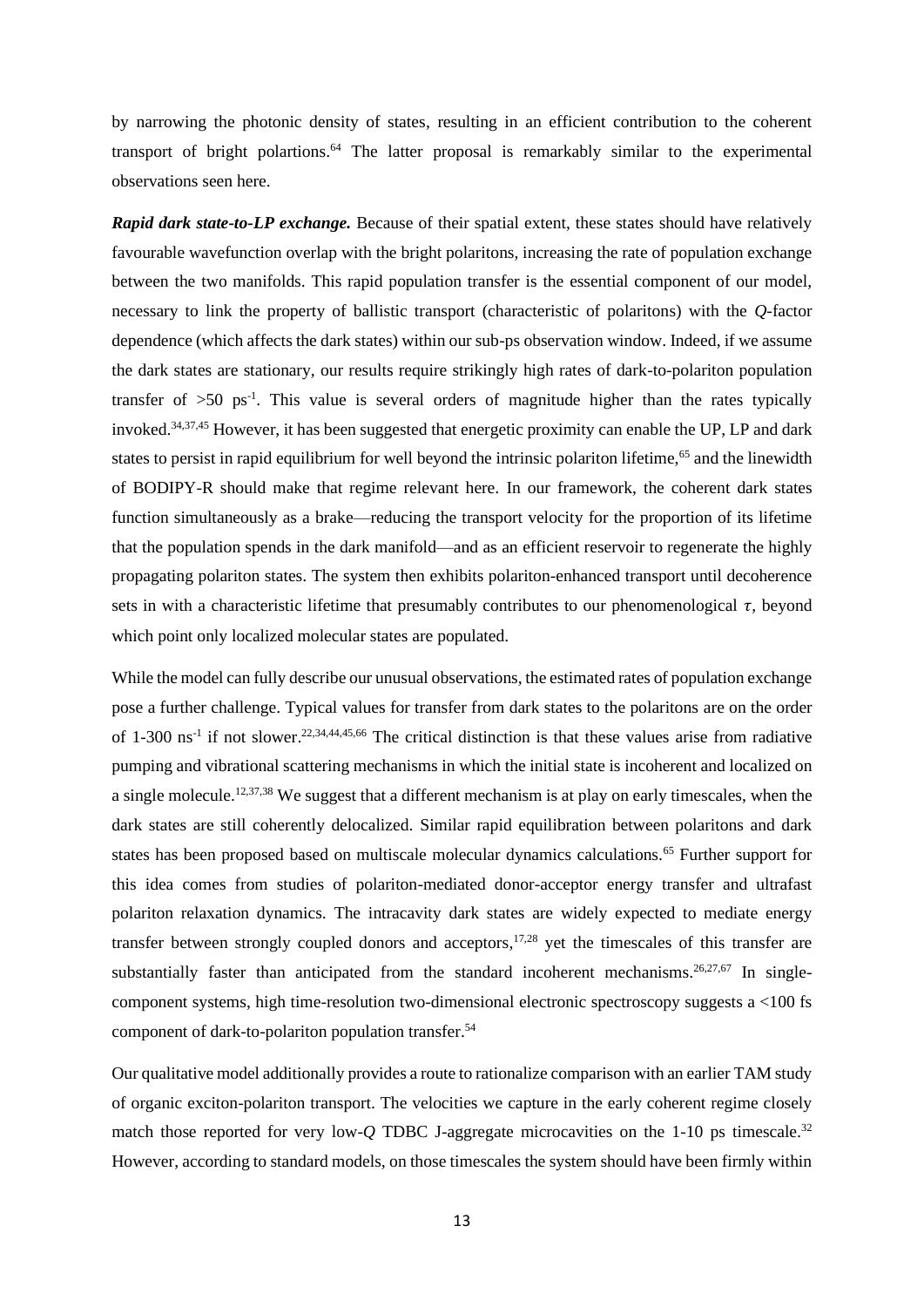the incoherent, reservoir-dominated regime where transport is dominated by local hopping. We consider that the key difference between these systems is the form of the active layer: well-dispersed BODIPY-R molecules in the present work, versus J-aggregates boasting highly delocalized, coherent exciton states in the earlier study. Within our model, these intrinsically coherent exciton states within the Jaggregates serve a comparable role to the delocalized dark states in our system, enabling effective interaction with the rapidly transporting polaritons due to favourable wavefunction overlap. Their exciton properties mean they continue this rapid dark state-polariton exchange well beyond typical localization timescales (<<50 fs in the reported structures). This suggests two distinct routes to enhance the transport properties of exciton-polaritons: exploit more highly delocalized exciton states within the active layer, or enhance the cavity *Q-*factor to impart delocalization.



**Figure 3: Summary of proposed mechanism for** *Q-***factor dependence of transport. (**Left) Rapid population exchange between bright polaritons and dark states occurs at a rate *k*exchange. Until decoherence, these states transport together. (Centre) The *Q-*factor directly impacts the photonic density of states (Gaussians) and thus indirectly impacts the energetic distribution of coupled vs uncoupled molecules (circles), though the same proportion of molecules are strongly coupled in every case. The resulting dark states exhibit *Q*-factor-dependent bandwidth. (Right) This effect leads to correspondingly *Q*-factor-dependent delocalization of the dark states (black, blue, red). As the spatial extent of the bright polaritons (green) is large and approximately constant, this alteration of dark states is the principal means to alter the wavefunction overlap (outlines) and thus rate of exchange between polaritons and dark states.

## **Conclusion**

Using fs-TAM, we have directly tracked the spatial propagation of organic exciton-polaritons within their initial coherent lifetime. This sub-ps regime is infrequently characterized but essential to distinguish the intrinsic properties of polaritons from their complex interactions with incoherent dark states. Our results provide evidence of two distinct excited populations: rapidly propagating polaritons and a reservoir of localized intracavity dark states that scarcely move within the experimental timescale. Using a phenomenological model of band-like transport of an initially Gaussian distribution, we obtain velocities in the range of  $0.1 \times 10^6$  m s<sup>-1</sup> to  $0.65 \times 10^6$  m s<sup>-1</sup>. Through variation of the cavity structure, we determined that the polariton transport velocity is directly enhanced with increasing cavity *Q-*factor.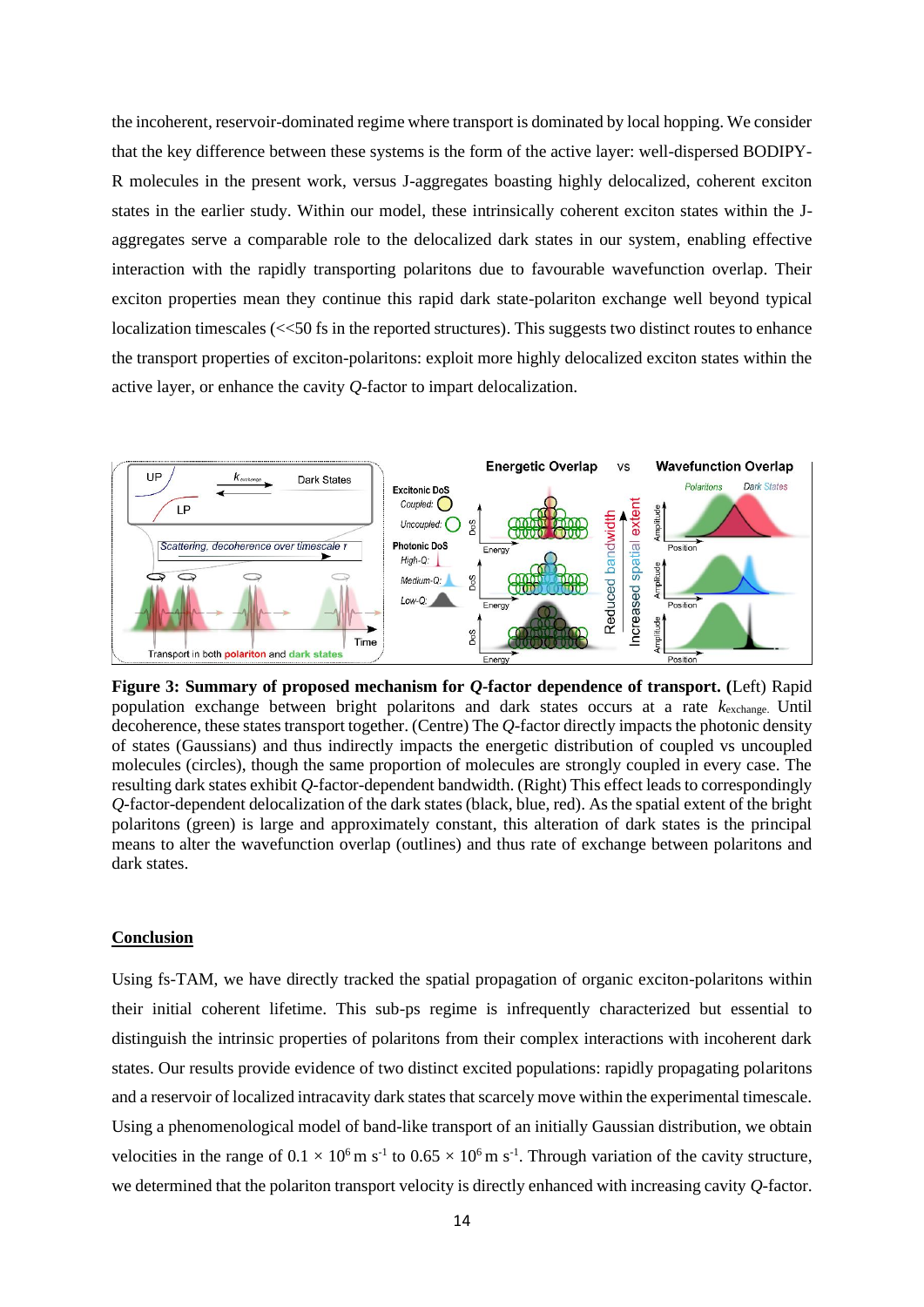This behaviour is not captured by current models of exciton-polaritons. Aside from the straightforward effect on the polariton (and thus transport) lifetime, the *Q-*factor has negligible direct effects on the polariton states. Instead, current theoretical work suggests that only the intracavity dark states should be meaningfully affected through modification of their energetic bandwidth and localization properties.<sup>64</sup> We thus reconcile our observed dependence and the unexpectedly low polariton velocities in terms of rapid population exchange/overlap between these two species. The dark states do not necessarily 'move' themselves, but nor are they localised at early times as classically held. Instead, the dark states are delocalised by an amount set by the cavity *Q-*factor. This delocalisation and overlap with the bright polariton states imparts a *Q-*factor dependence on the transport velocity and reduces the polariton velocity from that expected based on the dispersion alone.

Further work is required to disentangle the impact of material disorder on the properties of bright and dark states within such microcavities and reveal the mechanistic details of the interactions we propose. Nonetheless, our results highlight that intracavity dark states can play a substantial role even in the ultrafast dynamics of processes that are intrinsically polaritonic, such as long-range transport. Crucially, this role changes dramatically over the course of scattering and localization, demonstrating the importance of studying molecular polaritons within their coherent lifetime. The signatures of the dark states have been persistently challenging to identify spectroscopically in exciton-polariton systems,  $26,27,46,48,51,68$  despite their central role in polariton physics and significantly higher population.<sup>34</sup> Indeed, the transient absorption spectra in Figure 1 exhibit only subtle changes between coherent and reservoir-dominated regimes. However, the stark difference in transport properties on early and long timescales provides a unique handle to interrogate their properties. This approach opens new avenues to explore how these essential states may be tuned and their contribution to polaritonic physics controlled, as well as highlighting the ability to tune disorder and transport in room-temperature molecular polaritonic systems.

#### **Methods**

## Sample preparation

The organic dye BODIPY-R was synthesized following published protocols.<sup>69</sup> For thin film and microcavity preparation, we dissolved the dye to a concentration of 2.5 mg/mL in toluene. To increase processability and minimize aggregation and quenching effects, the dye was co-dissolved with polystyrene (PS, molecular weight 192000, Sigma Aldrich) at a concentration of 25 mg/mL, corresponding to  $\sim$ 10% dye in PS by weight. This solution was spin-coated onto 0.17 mm thin coverslips or the bottom mirrors of Fabry-Perot microcavities (assembled on 0.17 mm thin cover glass slides). To prepare the dielectric microcavities  $SiO<sub>2</sub>$  and  $Nb<sub>2</sub>O<sub>5</sub>$  were deposited with e-beam evaporation, with layer thicknesses of 105 nm  $(SiO<sub>2</sub>)$  and 71 nm  $(Nb<sub>2</sub>O<sub>5</sub>)$  in the structure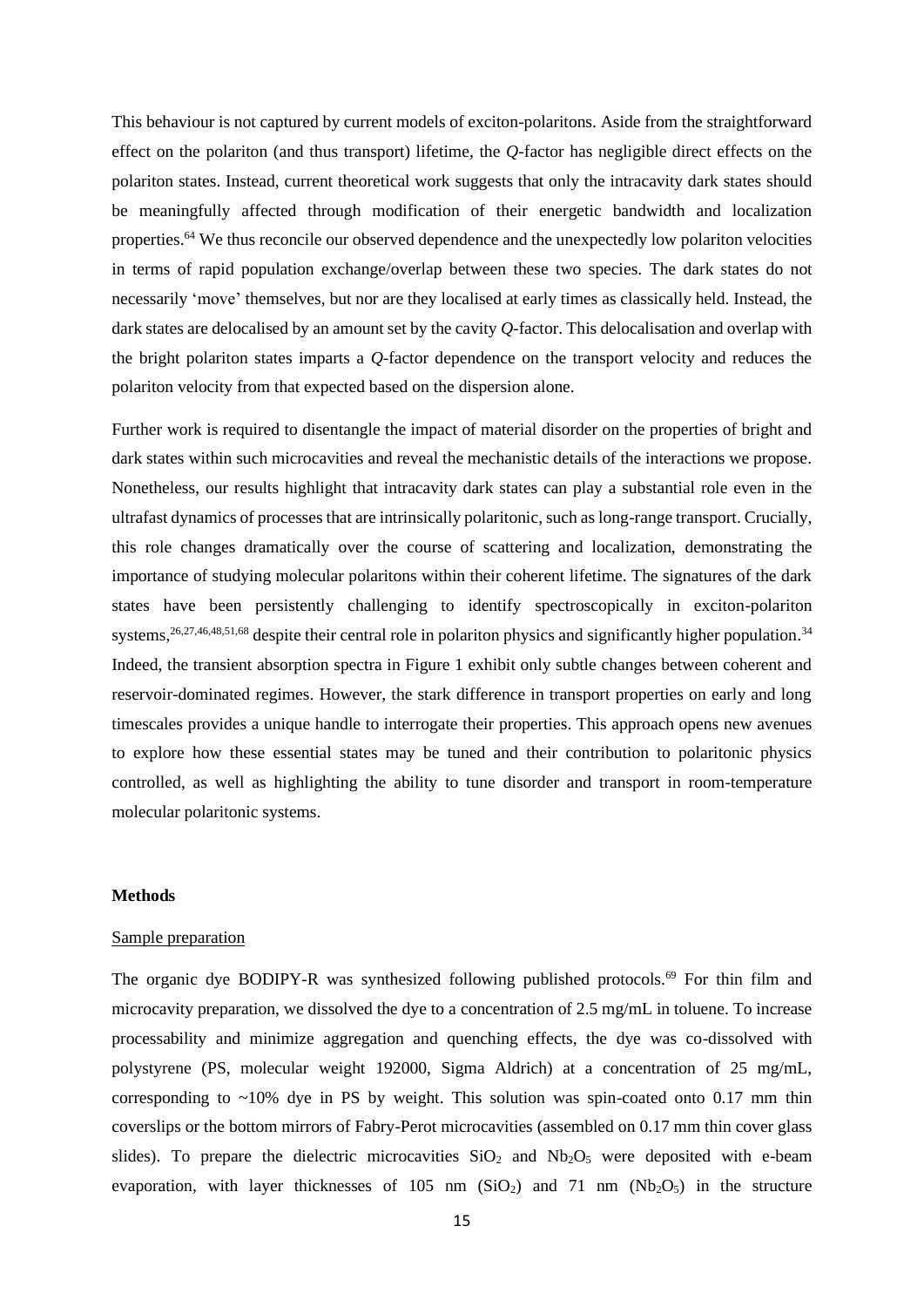$Nb_2O<sub>5</sub>/(SiO<sub>2</sub>/TiO<sub>2</sub>)<sub>5</sub>$  to yield distributed Bragg reflectors (DBRs) with a stop-band centred at 635 nm. Top and bottom DBRs were fabricated using identical evaporation parameters. In both structures, top mirrors were deposited directly onto the spin-coated organic layer, which was tuned in the range ~215-240 nm for DBR structures to yield  $\lambda$ /2 cavities.

#### Absorption, emission and reflectivity

UV-Vis absorption of the BODIPY-R control films was performed on a Horiba Fluoromax 4 fluorometer utilised with a Xenon lamp. Control films were excited using a CW 473 nm laser diode with emission imaged into an Andor Shamrock SR-193i-A double grating imaging spectrograph. Angle-resolved white reflectivity measurements were carried out using a goniometer setup equipped with two rotating arms. A halogen–deuterium white light source (DH-2000-BAL) was focused on the sample's surface using optics mounted on the excitation arm. Reflected light was passed through a series of optics mounted on the collection arm and sent into an Andor Shamrock SR-303i-A CCD spectrometer using a fibre bundle.

## Femtosecond pump-probe spectroscopy

The fs-TA experiments were performed using a Yb-based amplified system (PHAROS, Light Conversion) providing 14.5 W at 1030 nm and 38 kHz repetition rate. The probe beam was generated by focusing a portion of the fundamental in a 4 mm YAG substrate and spanned from 520 nm to 1400 nm. The pump pulses were generated in home-built noncollinear optical parametric amplifiers (NOPAs), as previously outlined by Liebel *et al*. The NOPA output (∼4 to 5 mW) was centred typically between 520 and 560 nm (FWHM ~65-80 nm), and pulses were compressed using a chirped mirror and wedge prism (Layerterc) combination to a temporal duration of  $\sim$ 9 fs. Compression was determined by second-harmonic generation frequency-resolved optical gating (SHG-FROG; upper limit) and further confirmed by reference measurements on acetonitrile where the 2200 cm<sup>-1</sup> mode could be resolved. The probe white light was delayed using a computer-controlled piezoelectric translation stage (Physik Instrumente), and a sequence of probe pulses with and without pump was generated using a chopper wheel (Thorlabs) on the pump beam. The pump irradiance was set to a maximum of 38 μJ/cm<sup>2</sup>. After the sample, the probe pulse was split with a 950 nm dichroic mirror (Thorlabs). The visible part (520– 950 nm) was then imaged with a Silicon photodiode array camera (Entwicklunsbüro Stresing; visible monochromator 550 nm blazed grating). The near infrared part was imaged using an InGaAs photodiode array camera (Sensors Unlimited; 1200 nm blazed grating). Measurements were carried out with a time step size of 4 fs out to 2 ps to minimize the exposure time of the sample to the beam. Unless otherwise stated, all measurements were carried out with the probe polarisation set parallel with respect to that of the pump (using a half-waveplate; Eksma). The absorption spectrum of samples was measured after each pump-probe sweep to account for any sample degradation.

## Femtosecond pump-probe microscopy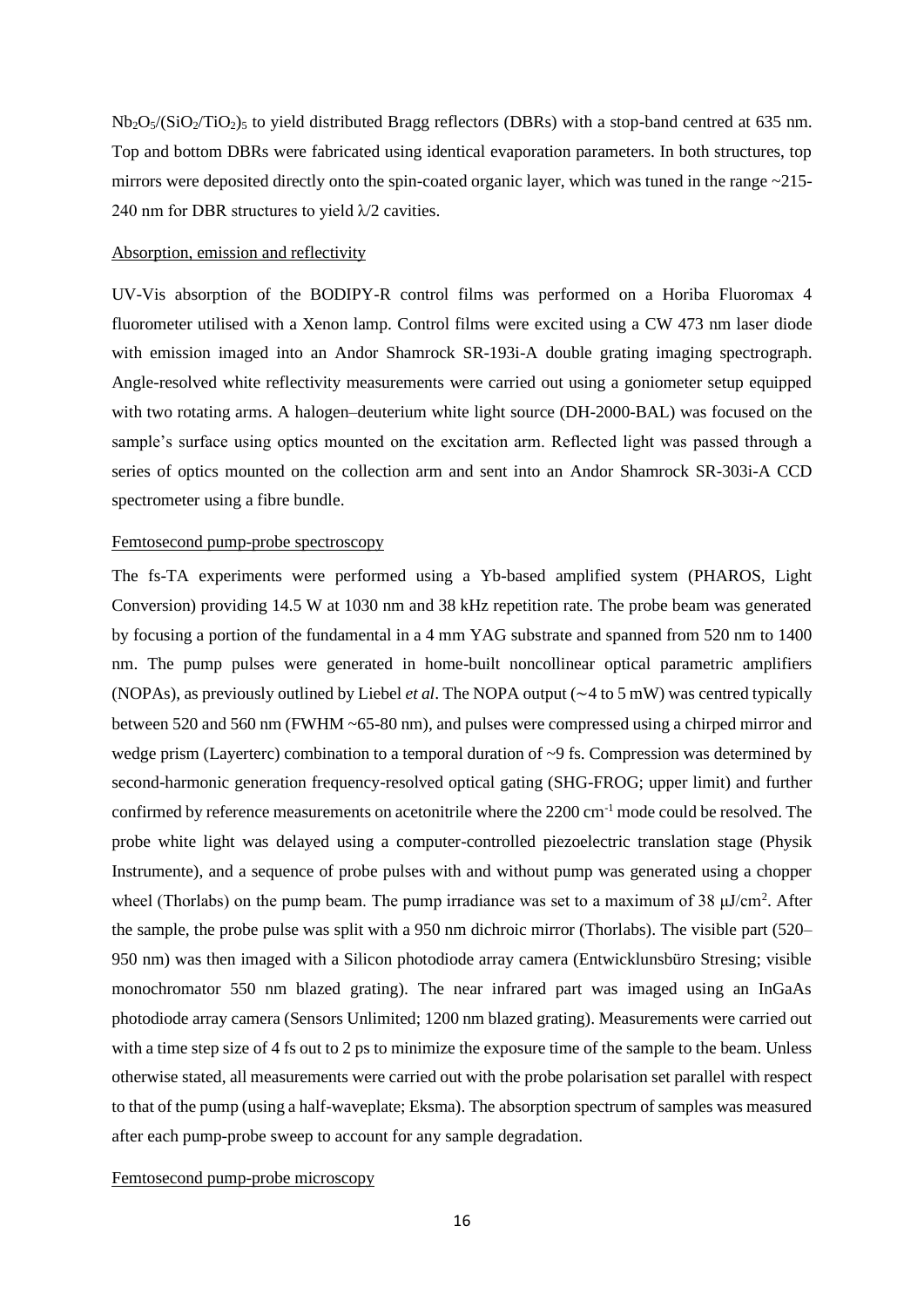The femtosecond wide-field detected transient absorption microscope has been described in detail previously. Briefly, a Yb:KGW amplifier system (LightConversion, Pharos, 5 W, 180 fs, 1030 nm, 200 kHz) was used to seed two white-light stages for pump and probe generation. The pump white-light (3) mm Sapphire) was spectrally adjusted with a 630 nm short-pass tunable 'razor-edge' filter (Semrock) and compressed to 10 fs for all optical elements with two pairs of third-order compensated chirped mirrors and a wedge-prism pair (Layertec). Subsequently, the mode of the pump pulse is cleaned by a pinhole before being focused through the objective lens ( $NA = 1.1$ , oil immersion) to a spot size of  $\sim 260$ nm (full-width-half-maximum). The probe white-light (3 mm YAG) was spectrally adjusted to 635 – 900 nm in a home-build fused silica prism filter and compressed to 7 fs with a pair of third-order compensated chirped mirrors and a wedge-prism pair (Venteon) before being free-space focused onto the sample (20 micron Gaussian spot size full-width-half-maximum). The transmitted probe was imaged onto an emCCD (Rolera Thunder, Photometrics) at 55.5 nm/pixel as verified by a resolution target. The frame rate of the camera was set to 30 Hz with an integration time of 11 ms and pump off/on images were generated by a mechanical chopper at a frequency of 15 Hz.

# **Supporting Information**

Optical modelling, transient absorption dynamics, transient microscopy measurements on control samples, characterization of the excitation spot size, and details of the coherent transport model.

## **Acknowledgements**

The authors thank David G. Lidzey for useful discussion. We acknowledge financial support from the EPSRC and Winton Program for the Physics of Sustainability. R.P. additionally thanks the EPSRC for a Doctoral Prize Fellowship and Nicolas Gauriot (Cambridge) for assistance with fs-TA measurements. A.J.M. and S.J.R. were supported by the U.S. Department of Energy, Office of Science, Basic Energy Sciences, CPIMS Program under Early Career Research Program award number DE-SC0021941.

## **Associated Content**

The data associated with this manuscript is freely available at [url to be added in proof].

#### **References**

- (1) Tischler, J. R.; Scott Bradley, M.; Zhang, Q.; Atay, T.; Nurmikko, A.; Bulović, V. Solid State Cavity QED: Strong Coupling in Organic Thin Films. *Org. Electron. physics, Mater. Appl.* **2007**, *8* (2–3), 94–113. https://doi.org/10.1016/j.orgel.2007.01.008.
- (2) Fox, M. *Quantum Optics: An Introduction*; Press, O. U., Ed.; Oxford.
- (3) Klingshirn, C. *Semiconductor Optics*; Springer, 2007.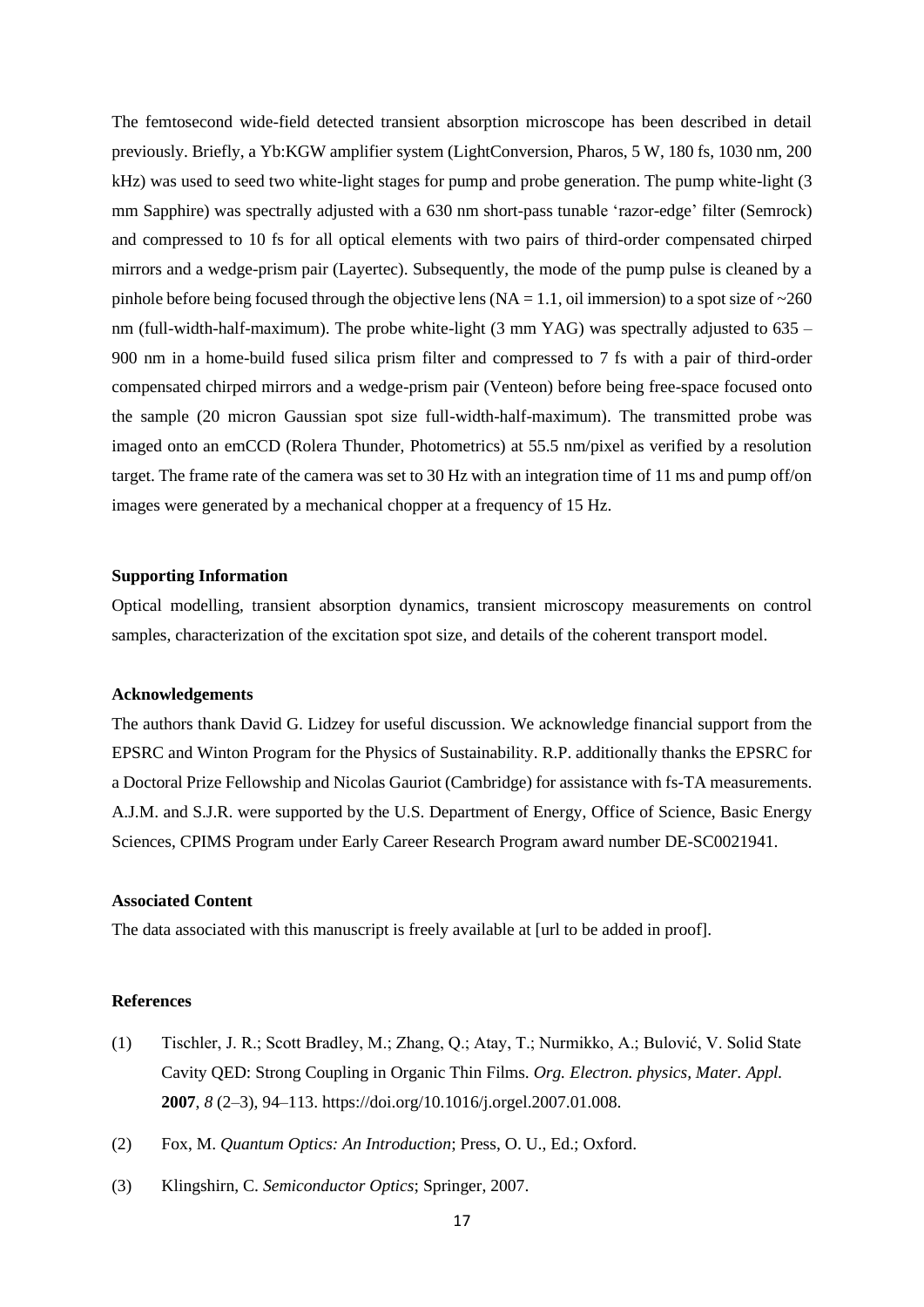- (4) Sanvitto, D.; Kéna-Cohen, S. The Road towards Polaritonic Devices. *Nat. Mater.* **2016**, *15* (10), 1061–1073. https://doi.org/10.1038/nmat4668.
- (5) Lidzey, D. G.; Bradley, D. D. C.; Skolnick, M. S.; Virgili, T.; Walker, S.; Whittaker, D. M. Strong Exciton-Photon Coupling in an Organic Semiconductor Microcavity. *Nature* **1998**, *395*, 53–55.
- (6) Lidzey, D. G.; Bradley, D. D. C.; Virgili, T.; Armitage, A.; Skolnick, M. S.; Walker, S. Room Temperature Polariton Emission from Strongly Coupled Organic Semiconductor Microcavities. *Phys. Rev. Lett.* **1999**, *82* (16), 3316.
- (7) Le Roux, F.; Taylor, R. A.; Bradley, D. D. C. Enhanced and Polarization-Dependent Coupling for Photoaligned Liquid Crystalline Conjugated Polymer Microcavities. *ACS Photonics* **2020**, *7* (3), 746–758. https://doi.org/10.1021/acsphotonics.9b01596.
- (8) Eizner, E.; Brodeur, J.; Barachati, F.; Sridharan, A.; Kéna-Cohen, S.; Sridharan, A.; Kéna-Cohen, S. Organic Photodiodes with an Extended Responsivity Using Ultrastrong Light-Matter Coupling. *ACS Photonics* **2018**, *5* (7), 2921–2927. https://doi.org/10.1021/acsphotonics.8b00254.
- (9) Gao, W.; Li, X.; Bamba, M.; Kono, J. Continuous Transition between Weak and Ultrastrong Coupling through Exceptional Points in Carbon Nanotube Microcavity Exciton-Polaritons. *Nat. Photonics* **2018**, *12* (6), 362–367. https://doi.org/10.1038/s41566-018-0157-9.
- (10) Kéna-Cohen, S.; Maier, S. A.; Bradley, D. D. C. Ultrastrongly Coupled Exciton-Polaritons in Metal-Clad Organic Semiconductor Microcavities. *Adv. Opt. Mater.* **2013**, *1* (11), 827–833. https://doi.org/10.1002/adom.201300256.
- (11) Suzuki, M.; Nishiyama, K.; Kani, N.; Yu, X.; Uzumi, K.; Funahashi, M.; Shimokawa, F.; Nakanishi, S.; Tsurumachi, N. Observation of Ultrastrong-Coupling Regime in the Fabry-Pérot Microcavities Made of Metal Mirrors Containing Lemke Dye. *Appl. Phys. Lett.* **2019**, *114* (19). https://doi.org/10.1063/1.5080623.
- (12) Kéna-Cohen, S.; Forrest, S. R. Room-Temperature Polariton Lasing in an Organic Single-Crystal Microcavity. *Nat. Photonics* **2010**, *4* (6), 371–375. https://doi.org/10.1038/nphoton.2010.86.
- (13) Daskalakis, K. S.; Maier, S. A.; Murray, R.; Kena-Cohen, S. Nonlinear Interactions in an Organic Polariton Condensate. *Nat. Mater.* **2014**, *13*, 271–278. https://doi.org/10.1038/NMAT3874.
- (14) Plumhof, J. D.; Stoeferle, T.; Mai, L.; Scherf, U.; Mahrt, R. F. Room-Temperature Bose-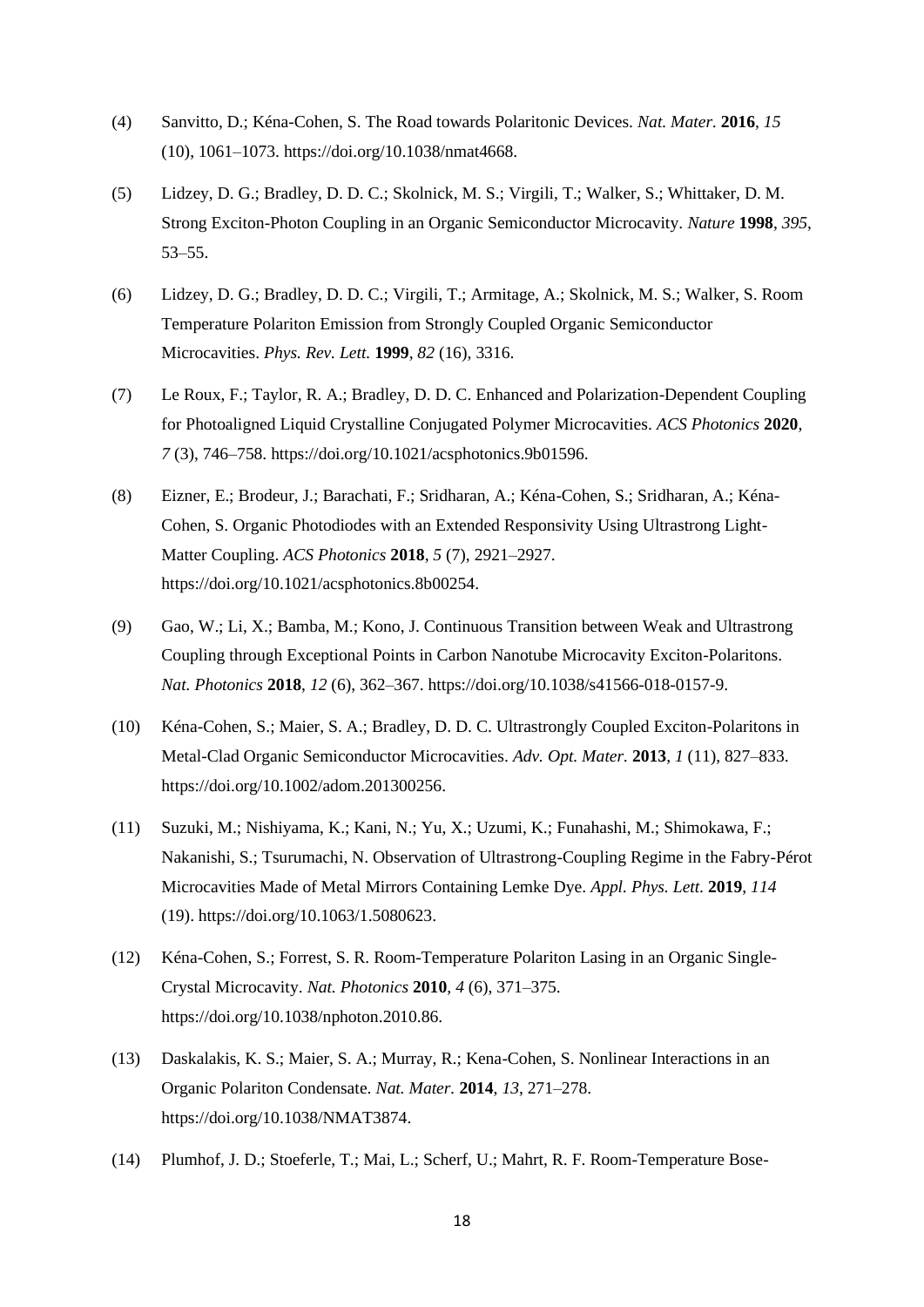Einstein Condensation of Cavity Exciton-Polariton in a Polymer. *Nat. Mater.* **2014**, *13*, 247– 252. https://doi.org/10.1038/nmat3925.

- (15) Lerario, G.; Fieramosca, A.; Barachati, F.; Ballarini, D.; Daskalakis, K. S.; Dominici, L.; De Giorgi, M.; Maier, S. A.; Gigli, G.; Kéna-Cohen, S.; et al. Room-Temperature Superfluidity in a Polariton Condensate. *Nat. Phys.* **2017**, *13* (9), 837–841. https://doi.org/10.1038/nphys4147.
- (16) Hutchison, J. A.; Liscio, A.; Schwartz, T.; Canaguier-Durand, A.; Genet, C.; Palermo, V.; Samorì, P.; Ebbesen, T. W. Tuning the Work-Function via Strong Coupling. *Adv. Mater.* **2013**, *25* (17), 2481–2485. https://doi.org/10.1002/adma.201203682.
- (17) Coles, D. M.; Somaschi, N.; Michetti, P.; Clark, C.; Lagoudakis, P. G.; Savvidis, P. G.; Lidzey, D. G. Polariton-Mediated Energy Transfer between Organic Dyes in a Strongly Coupled Optical Microcavity. *Nat. Mater.* **2014**, *13* (7), 712–719. https://doi.org/10.1038/nmat3950.
- (18) Orgiu, E.; George, J.; Hutchison, J. A.; Devaux, E.; Dayen, J. F.; Doudin, B.; Stellacci, F.; Genet, C.; Schachenmayer, J.; Genes, C.; et al. Conductivity in Organic Semiconductors Hybridized with the Vacuum Field. *Nat. Mater.* **2015**, *14*, 1123–1130. https://doi.org/10.1038/NMAT4392.
- (19) Nagarajan, K.; George, J.; Thomas, A.; Devaux, E.; Chervy, T.; Azzini, S.; Joseph, K.; Jouaiti, A.; Hosseini, M. W.; Kumar, A.; et al. Conductivity and Photoconductivity of a P-Type Organic Semiconductor under Ultrastrong Coupling. *ACS Nano* **2020**, *14* (8), 10219–10225. https://doi.org/10.1021/acsnano.0c03496.
- (20) Hutchison, J. A.; Schwartz, T.; Genet, C.; Devaux, E.; Ebbesen, T. W. Modifying Chemical Landscapes by Coupling to Vacuum Fields. *Angew. Chemie Int. Ed.* **2012**, *51* (7), 1592–1596. https://doi.org/10.1002/anie.201107033.
- (21) Stranius, K.; Hertzog, M.; Börjesson, K. Selective Manipulation of Electronically Excited States through Strong Light–Matter Interactions. *Nat. Commun.* **2018**, *9* (1), 2273. https://doi.org/10.1038/s41467-018-04736-1.
- (22) Polak, D.; Jayaprakash, R.; Lyons, T. P.; Martínez-Martínez, L.; Leventis, A.; Fallon, K. J.; Coulthard, H.; Bossanyi, D. G.; Georgiou, K.; Petty, A. J.; et al. Manipulating Molecules with Strong Coupling: Harvesting Triplet Excitons in Organic Exciton Microcavities. *Chem. Sci.* **2020**, *11* (2), 343–354. https://doi.org/10.1039/c9sc04950a.
- (23) Graf, A.; Held, M.; Zakharko, Y.; Tropf, L.; Gather, M. C.; Zaumseil, J. Electrical Pumping and Tuning of Exciton-Polaritons in Carbon Nanotube Microcavities. *Nat. Mater.* **2017**, *16* (9), 911–917. https://doi.org/10.1038/nmat4940.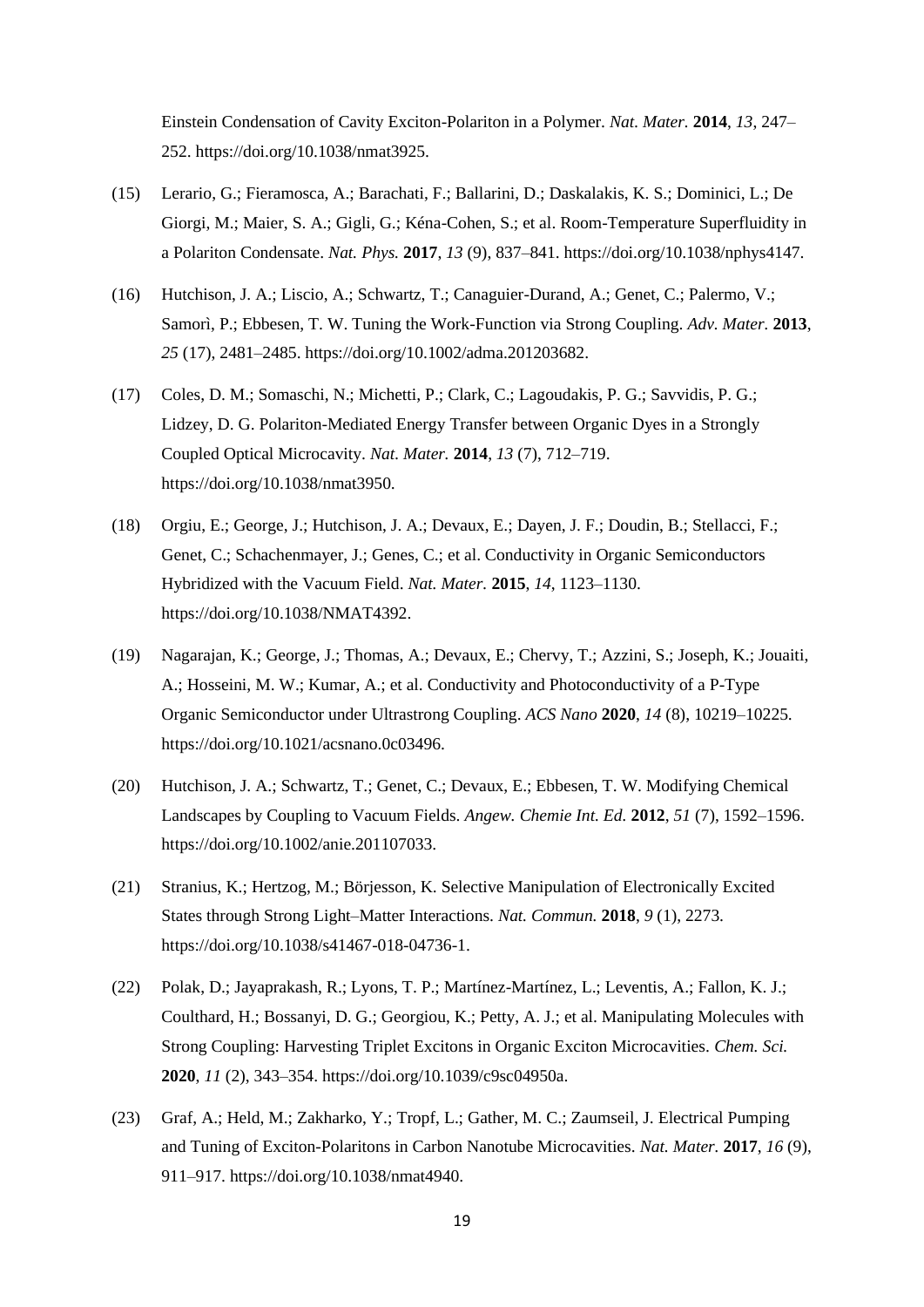- (24) Nikolis, V. C.; Mischok, A.; Siegmund, B.; Kublitski, J.; Jia, X.; Benduhn, J.; Hörmann, U.; Neher, D.; Gather, M. C.; Spoltore, D.; et al. Strong Light-Matter Coupling for Reduced Photon Energy Losses in Organic Photovoltaics. *Nat. Commun.* **2019**, *10* (1), 1–8. https://doi.org/10.1038/s41467-019-11717-5.
- (25) Wang, M.; Hertzog, M.; Börjesson, K. Polariton-Assisted Excitation Energy Channeling in Organic Heterojunctions. *Nat. Commun.* **2021**, *12* (1), 1–10. https://doi.org/10.1038/s41467- 021-22183-3.
- (26) Zhong, X.; Chervy, T.; Zhang, L.; Thomas, A.; George, J.; Genet, C.; Hutchison, J. A.; Ebbesen, T. W. Energy Transfer between Spatially Separated Entangled Molecules. *Angew. Chemie - Int. Ed.* **2017**, *56* (31), 9034–9038. https://doi.org/10.1002/anie.201703539.
- (27) Zhong, X.; Chervy, T.; Wang, S.; George, J.; Thomas, A.; Hutchison, J. A.; Devaux, E.; Genet, C.; Ebbesen, T. W. Non-Radiative Energy Transfer Mediated by Hybrid Light-Matter States. *Angew. Chemie - Int. Ed.* **2016**, *55*, 6202–6206.
- (28) Georgiou, K.; Michetti, P.; Gai, L.; Cavazzini, M.; Shen, Z.; Lidzey, D. G. Control over Energy Transfer between Fluorescent BODIPY Dyes in a Strongly Coupled Microcavity. *ACS Photonics* **2018**, *5* (1), 258–266. https://doi.org/10.1021/acsphotonics.7b01002.
- (29) Georgiou, K.; Jayaprakash, R.; Othonos, A.; Lidzey, D. G. Ultralong‐Range Polariton‐Assisted Energy Transfer in Organic Microcavities. *Angew. Chemie Int. Ed.* **2021**, *60* (30), 16661– 16667. https://doi.org/10.1002/anie.202105442.
- (30) Lerario, G.; Ballarini, D.; Fieramosca, A.; Cannavale, A.; Genco, A.; Mangione, F.; Gambino, S.; Dominici, L.; De Giorgi, M.; Gigli, G.; et al. High-Speed Flow of Interacting Organic Polaritons. *Light Sci. Appl.* **2017**, *6* (2), e16212-6. https://doi.org/10.1038/lsa.2016.212.
- (31) Hou, S.; Khatoniar, M.; Ding, K.; Qu, Y.; Napolov, A.; Menon, V.; Forrest, S. R. Ultralong‐ Range Energy Transport in a Disordered Organic Semiconductor at Room Temperature Via Coherent Exciton‐Polariton Propagation. *Adv. Mater.* **2020**.
- (32) Rozenman, G. G.; Akulov, K.; Golombek, A.; Schwartz, T. Long-Range Transport of Organic Exciton-Polaritons Revealed by Ultrafast Microscopy. *ACS Photonics* **2018**, *5* (1), 105–110. https://doi.org/10.1021/acsphotonics.7b01332.
- (33) Takazawa, K.; Inoue, J. I.; Mitsuishi, K.; Takamasu, T. Fraction of a Millimeter Propagation of Exciton Polaritons in Photoexcited Nanofibers of Organic Dye. *Phys. Rev. Lett.* **2010**, *105* (6), 1–4. https://doi.org/10.1103/PhysRevLett.105.067401.
- (34) Keeling, J.; Kéna-Cohen, S. Bose–Einstein Condensation of Exciton-Polaritons in Organic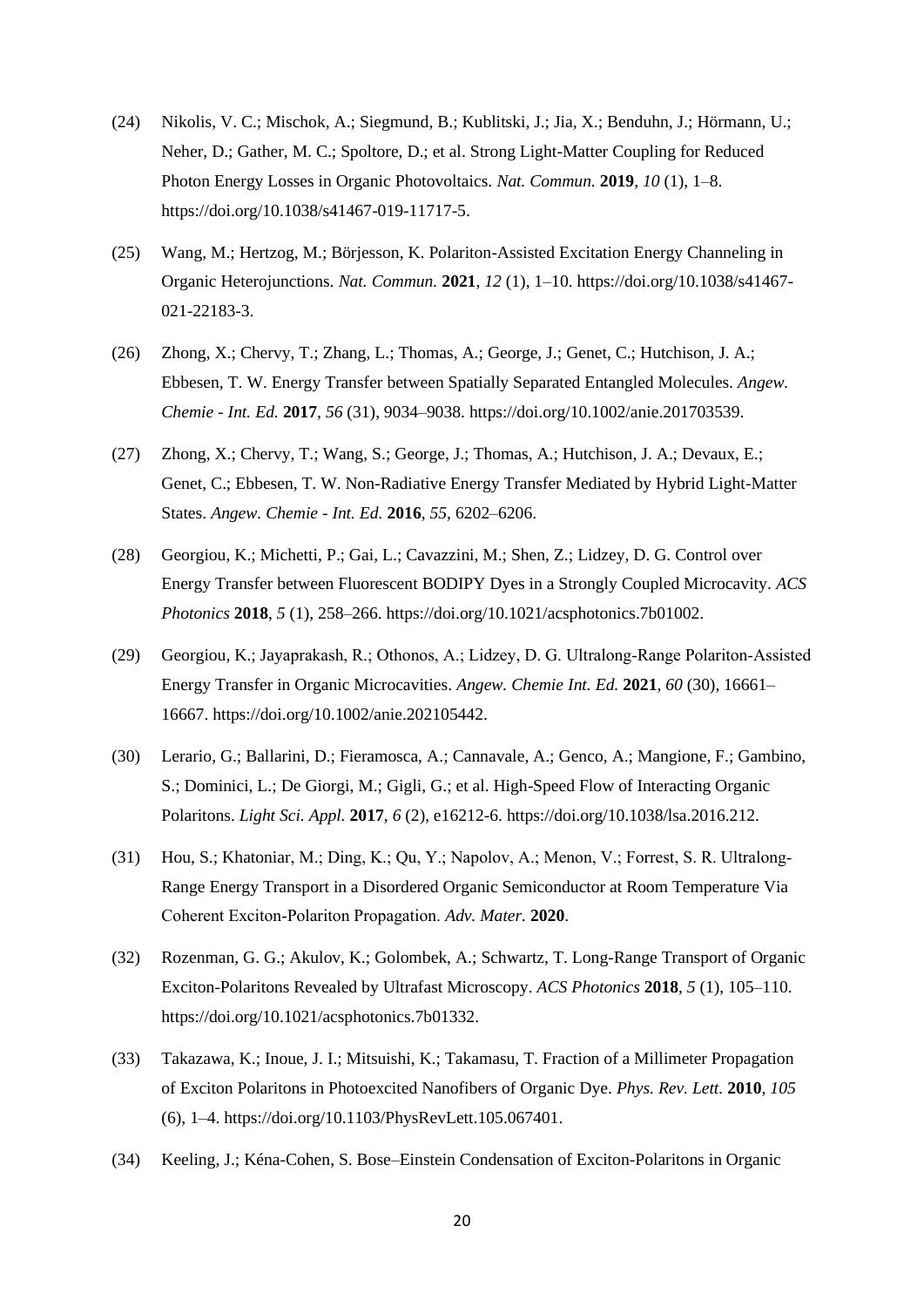Microcavities. *Annu. Rev. Phys. Chem.* **2020**, *71* (1), 435–459. https://doi.org/10.1146/annurev-physchem-010920-102509.

- (35) Agranovich, V. M.; Litinskaia, M.; Lidzey, D. G. Cavity Polaritons in Microcavities Containing Disordered Organic Semiconductors. *Phys. Rev. B* **2003**, *67*, 085311. https://doi.org/10.1103/PhysRevB.67.085311.
- (36) Litinskaya, M.; Reineker, P.; Agranovich, V. M. Fast Polariton Relaxation in Strongly Coupled Organic Microcavities. *J. Lumin.* **2004**, *110* (4 SPEC. ISS.), 364–372. https://doi.org/10.1016/j.jlumin.2004.08.033.
- (37) Grant, R. T.; Michetti, P.; Musser, A. J.; Gregoire, P.; Virgili, T.; Vella, E.; Cavazzini, M.; Georgiou, K.; Galeotti, F.; Clark, C.; et al. Efficient Radiative Pumping of Polaritons in a Strongly Coupled Microcavity by a Fluorescent Molecular Dye. *Adv. Opt. Mater.* **2016**, *4* (10), 1615–1623. https://doi.org/10.1002/adom.201600337.
- (38) Coles, D. M.; Michetti, P.; Clark, C.; Tsoi, W. C.; Adawi, A. M.; Kim, J.; Lidzey, D. G. Vibrationally Assisted Polariton-Relaxation Processes in Strongly Coupled Organic-Semiconductor Microcavities. *Adv. Funct. Mater.* **2011**, *21*, 3691–3696. https://doi.org/10.1002/adfm.201100756.
- (39) Hulkko, E.; Pikker, S.; Tiainen, V.; Tichauer, R. H.; Groenhof, G.; Toppari, J. J. Effect of Molecular Stokes Shift on Polariton Dynamics. *J. Chem. Phys.* **2021**, *154* (15). https://doi.org/10.1063/5.0037896.
- (40) Eizner, E.; Martínez-Martínez, L. A.; Yuen-Zhou, J.; Kéna-Cohen, S. Inverting Singlet and Triplet Excited States Using Strong Light-Matter Coupling. *Sci. Adv.* **2019**, *5* (12), 1–9. https://doi.org/10.1126/sciadv.aax4482.
- (41) Sommer, C.; Reitz, M.; Mineo, F.; Genes, C. Molecular Polaritonics in Dense Mesoscopic Disordered Ensembles. **2020**, 1–19.
- (42) Du, M.; Yuen-Zhou, J. Can Dark States Explain Vibropolaritonic Chemistry? **2021**.
- (43) Schäfer, C.; Flick, J.; Ronca, E.; Narang, P.; Rubio, A. Shining Light on the Microscopic Resonant Mechanism Responsible for Cavity-Mediated Chemical Reactivity. **2021**, 37–39.
- (44) Martínez-Martínez, L. A.; Eizner, E.; Kéna-Cohen, S.; Yuen-Zhou, J. Triplet Harvesting in the Polaritonic Regime: A Variational Polaron Approach. *J. Chem. Phys.* **2019**, *151* (5), 054106. https://doi.org/10.1063/1.5100192.
- (45) Virgili, T.; Coles, D.; Adawi, A. M.; Clark, C.; Michetti, P.; Rajendran, S. K.; Brida, D.; Polli, D.; Cerullo, G.; Lidzey, D. G. Ultrafast Polariton Relaxation Dynamics in an Organic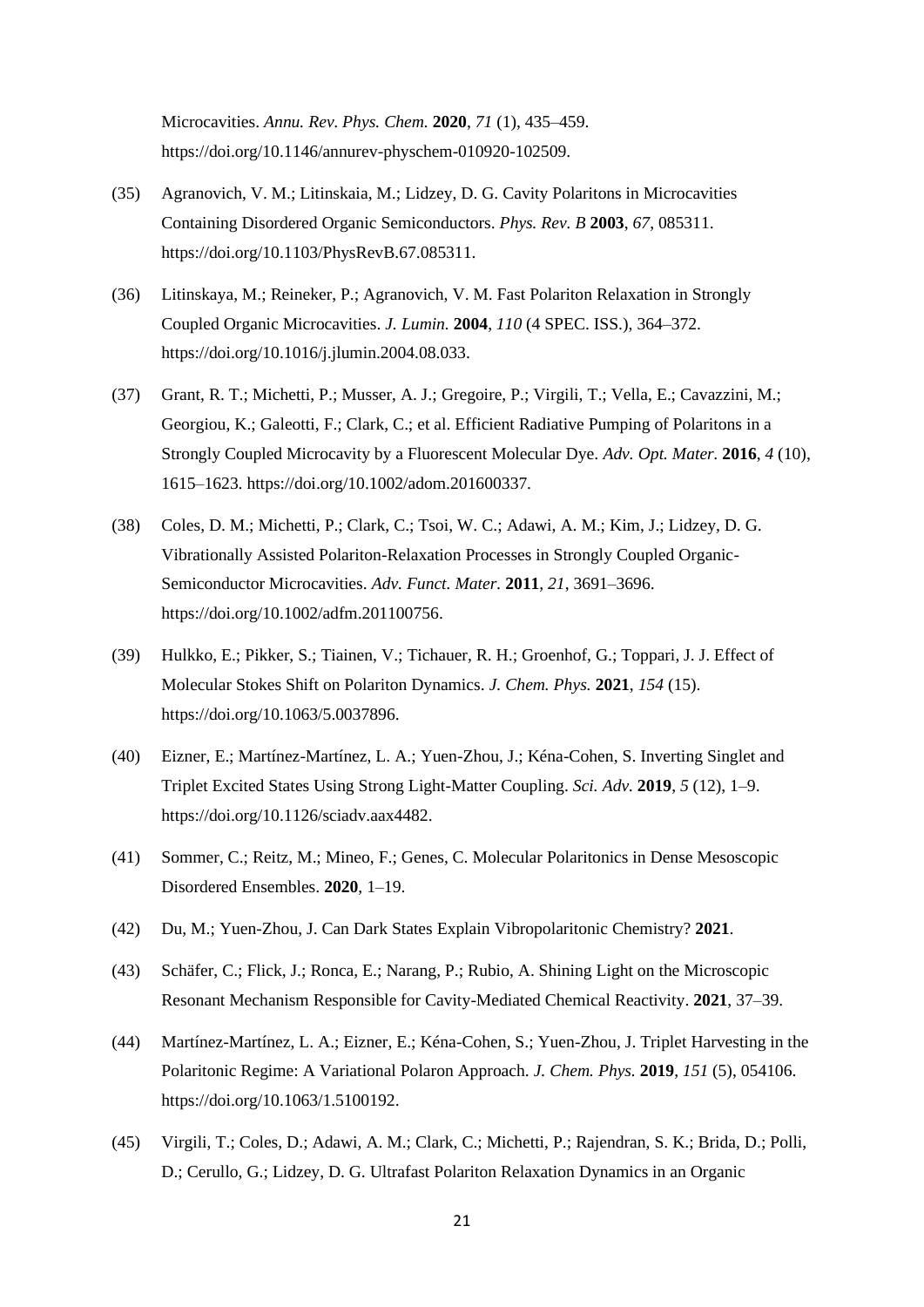Semiconductor Microcavity. *Phys. Rev. B* **2011**, *83*, 245309. https://doi.org/10.1103/PhysRevB.83.245309.

- (46) Schwartz, T.; Hutchison, J. a.; Léonard, J.; Genet, C.; Haacke, S.; Ebbesen, T. W. Polariton Dynamics under Strong Light-Molecule Coupling. *ChemPhysChem* **2013**, *14* (1), 125–131. https://doi.org/10.1002/cphc.201200734.
- (47) Takahashi, S.; Watanabe, K.; Matsumoto, Y. Singlet Fission of Amorphous Rubrene Modulated by Polariton Formation. *J. Chem. Phys.* **2019**, *151* (7). https://doi.org/10.1063/1.5108698.
- (48) Delpo, C. A.; Kudisch, B.; Park, K. H.; Khan, S. U. Z.; Fassioli, F.; Fausti, D.; Rand, B. P.; Scholes, G. D. Polariton Transitions in Femtosecond Transient Absorption Studies of Ultrastrong Light-Molecule Coupling. *J. Phys. Chem. Lett.* **2020**, *11* (7), 2667–2674. https://doi.org/10.1021/acs.jpclett.0c00247.
- (49) Liu, B.; Menon, V. M.; Sfeir, M. Y. The Role of Long-Lived Excitons in the Dynamics of Strongly Coupled Molecular Polaritons. *ACS Photonics* **2020**, *7* (8), 2292–2301. https://doi.org/10.1021/acsphotonics.0c00895.
- (50) Liu, B.; Menon, V. M.; Sfeir, M. Y. Ultrafast Thermal Modification of Strong Coupling in an Organic Microcavity. *APL Photonics* **2021**, *6* (1), 016103. https://doi.org/10.1063/5.0031560.
- (51) Renken, S.; Pandya, R.; Georgiou, K.; Jayaprakash, R.; Gai, L.; Shen, Z.; Lidzey, D. G.; Rao, A.; Musser, A. J. Untargeted Effects in Organic Exciton–Polariton Transient Spectroscopy: A Cautionary Tale. *J. Chem. Phys.* **2021**, *155* (15), 154701. https://doi.org/10.1063/5.0063173.
- (52) Cookson, T.; Georgiou, K.; Zasedatelev, A.; Grant, R. T.; Virgili, T.; Cavazzini, M.; Galeotti, F.; Clark, C.; Berloff, N. G.; Lidzey, D. G.; et al. A Yellow Polariton Condensate in a Dye Filled Microcavity. *Adv. Opt. Mater.* **2017**, *5* (18), 1700203. https://doi.org/10.1002/adom.201700203.
- (53) Musser, A. J.; Rajendran, S. K.; Georgiou, K.; Gai, L.; Grant, R. T.; Shen, Z.; Cavazzini, M.; Ruseckas, A.; Turnbull, G. A.; Samuel, I. D. W.; et al. Intermolecular States in Organic Dye Dispersions: Excimers: Vs. Aggregates. *J. Mater. Chem. C* **2017**, *5* (33). https://doi.org/10.1039/c7tc02655b.
- (54) Mewes, L.; Wang, M.; Ingle, R. A.; Börjesson, K.; Chergui, M. Energy Relaxation Pathways between Light-Matter States Revealed by Coherent Two-Dimensional Spectroscopy. *Commun. Phys.* **2020**, *3* (1), 157. https://doi.org/10.1038/s42005-020-00424-z.
- (55) Pandya, R.; Chen, R. Y. S.; Gu, Q.; Gorman, J.; Auras, F.; Sung, J.; Friend, R.; Kukura, P.;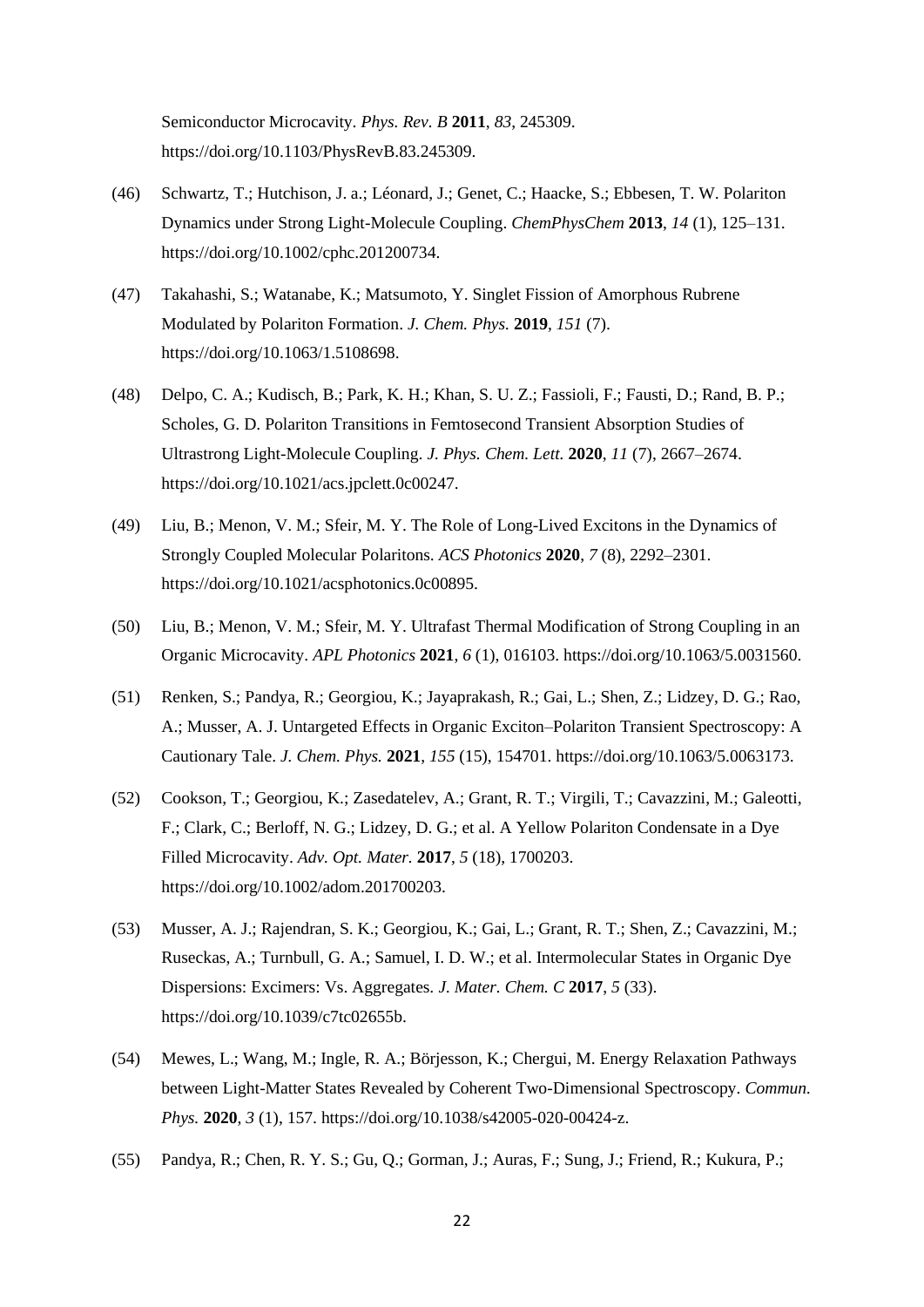Schnedermann, C.; Rao, A. Femtosecond Transient Absorption Microscopy of Singlet Exciton Motion in Side-Chain Engineered Perylene-Diimide Thin Films. *J. Phys. Chem. A* **2020**, *124* (13), 2721–2730. https://doi.org/10.1021/acs.jpca.0c00346.

- (56) Pandya, R.; Chen, R. Y. S.; Gu, Q.; Sung, J.; Schnedermann, C.; Ojambati, O. S.; Chikkaraddy, R.; Gorman, J.; Jacucci, G.; Onelli, O. D.; et al. Ultrafast Long-Range Energy Transport via Light-Matter Coupling in Organic Semiconductor Films. *arXiv 1909.03220* **2019**. https://doi.org/10.29363/nanoge.ngfm.2019.166.
- (57) Sung, J.; Schnedermann, C.; Ni, L.; Sadhanala, A.; Chen, R. Y. S.; Cho, C.; Priest, L.; Lim, J. M.; Kim, H.-K.; Monserrat, B.; et al. Long-Range Ballistic Propagation of Carriers in Methylammonium Lead Iodide Perovskite Thin Films. *Nat. Phys.* **2019**, *16*, 171–176. https://doi.org/10.1038/s41567-019-0730-2.
- (58) Schnedermann, C.; Sung, J.; Pandya, R.; Verma, S. D.; Chen, R. Y. S.; Gauriot, N.; Bretscher, H. M.; Kukura, P.; Rao, A. Ultrafast Tracking of Exciton and Charge Carrier Transport in Optoelectronic Materials on the Nanometer Scale. *J. Phys. Chem. Lett.* **2019**, *10* (21), 6727– 6733. https://doi.org/10.1021/acs.jpclett.9b02437.
- (59) Yagafarov, T.; Sannikov, D.; Zasedatelev, A.; Georgiou, K.; Baranikov, A.; Kyriienko, O.; Shelykh, I.; Gai, L.; Shen, Z.; Lidzey, D.; et al. Mechanisms of Blueshifts in Organic Polariton Condensates. *Commun. Phys.* **2020**, *3* (1), 1–10. https://doi.org/10.1038/s42005-019-0278-6.
- (60) Georgiou, K.; Jayaprakash, R.; Askitopoulos, A.; Coles, D. M.; Lagoudakis, P. G.; Lidzey, D. G. Generation of Anti-Stokes Fluorescence in a Strongly Coupled Organic Semiconductor Microcavity. *ACS Photonics* **2018**, *5* (11), 4343–4351. https://doi.org/10.1021/acsphotonics.8b00552.
- (61) Anderson, P. W. Absence of Diffusion in Certain Random Lattices. *Phys. Rev.* **1958**, *109* (5), 1492–1505. https://doi.org/10.1103/PhysRev.109.1492.
- (62) Lidzey, D. G.; Coles, D. M. Strong Coupling in Organic and Hybrid-Semiconductor Microcavity Structures. In *Organic and Hybrid Photonic Crystals*; Springer International Publishing: Cham, 2015; pp 243–273. https://doi.org/10.1007/978-3-319-16580-6\_11.
- (63) Gonzalez-Ballestero, C.; Feist, J.; Gonzalo Badía, E.; Moreno, E.; Garcia-Vidal, F. J. Uncoupled Dark States Can Inherit Polaritonic Properties. *Phys. Rev. Lett.* **2016**, *117* (15), 1– 5. https://doi.org/10.1103/PhysRevLett.117.156402.
- (64) Botzung, T.; Hagenmüller, D.; Schütz, S.; Dubail, J.; Pupillo, G.; Schachenmayer, J. Dark State Semilocalization of Quantum Emitters in a Cavity. *Phys. Rev. B* **2020**, *102* (14). https://doi.org/10.1103/PhysRevB.102.144202.